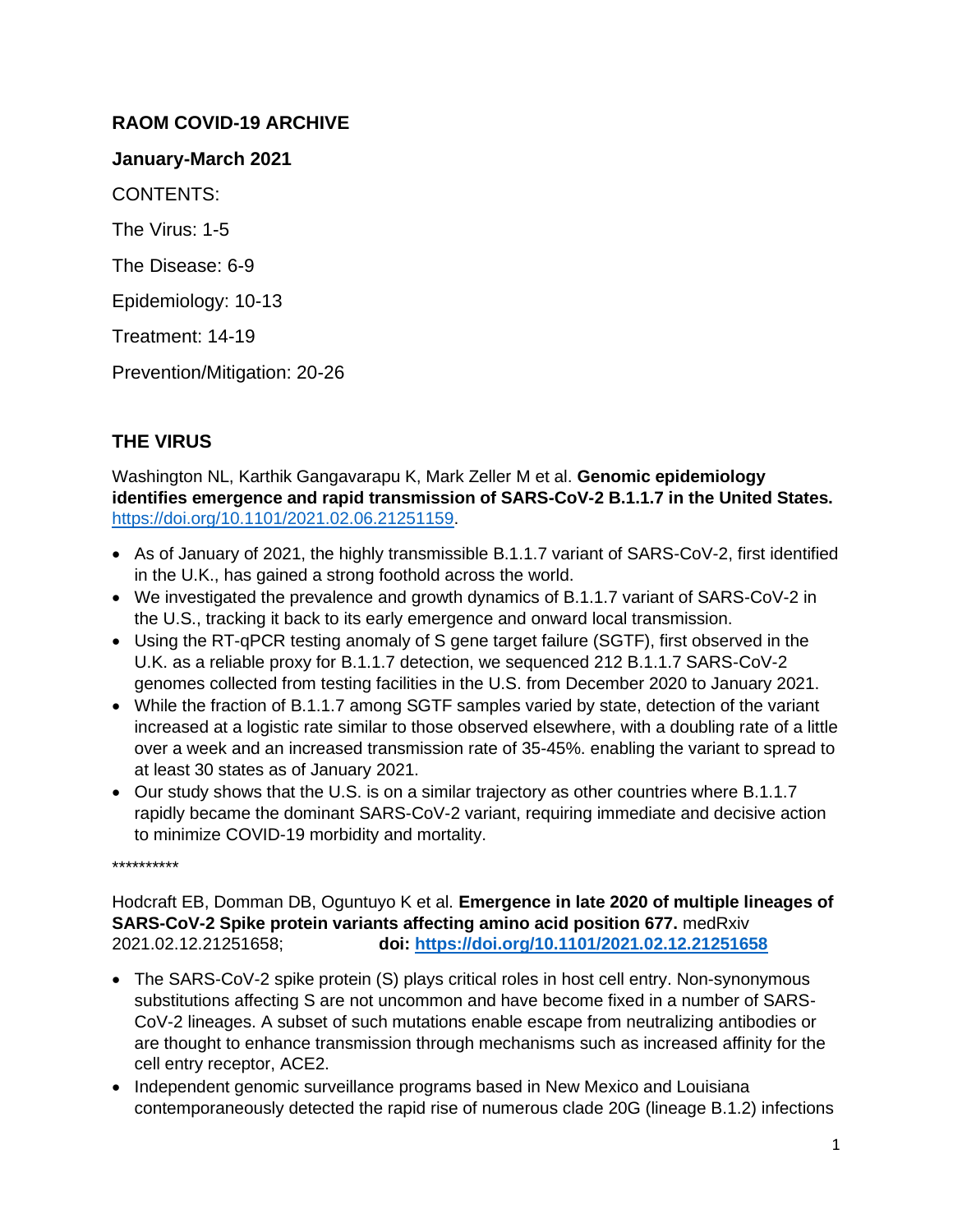carrying a Q677P substitution in S. The variant was first detected in the US on October 23, yet between 01 Dec 2020 and 19 Jan 2021 it rose to represent 27.8% and 11.3% of all SARS-CoV-2 genomes sequenced from Louisiana and New Mexico, respectively.

- Q677P cases have been detected predominantly in the south central and southwest US; as of 03 Feb 2021, GISAID data show 499 viral sequences of this variant. Phylogenetic analyses revealed the independent evolution and spread of at least six distinct Q677H sublineages, with first collection dates ranging from mid August to late November, 2020.
- Although sampling bias and founder effects may have contributed to the rise of S:677 polymorphic variants, the proximity of this position to the polybasic cleavage site at the S1/S2 boundary are consistent with its potential functional relevance during cell entry, suggesting parallel evolution of a trait that may confer an advantage in spread or transmission.

\*\*\*\*\*\*\*\*\*\*

## Johansson MA, Quandelacy TM, Kada S, et al. **SARS-CoV-2 Transmission from People Without COVID-19 Symptoms.** JAMA Network Open. 2021;4(1):e2035057. Published 1/7/2021. **doi:10.1001/jamanetworkopen.2020.35057**

- To assess the proportion of SARS-CoV-2 transmissions in the community that likely occur from persons without symptoms, a decision analytic model was created to estimate the relative amount of transmission from presymptomatic, never symptomatic, and symptomatic individuals across a range of scenarios in which the proportion of transmission from people who never develop symptoms and the infectious period were varied according to published best estimates.
- The incubation period was set at a median of 5 days, the infectious period duration was maintained at 10 days, and peak infectiousness was varied between 3 and 7 days (−2 and +2 days relative to the median incubation period).
- The baseline assumptions for the model were that peak infectiousness occurred at the median of symptom onset and that 30% of individuals with infection never develop symptoms and are 75% as infectious as those who do develop symptoms.
- RESULTS: In this base case, 59% of all transmission came from asymptomatic transmission, 35% from presymptomatic individuals and 24% from individuals who never develop symptoms.
- Under a broad range of values for each of these assumptions, at least 50% of new SARS-CoV-2 infections was estimated to have originated from exposure to individuals with infection but without symptoms.
- $\rightarrow$  Effective control of SARS-CoV-2 spread will require reducing the risk of transmission from people with infection who do not have symptoms by social mitigation measures until safe and effective vaccines are widely used.

#### \*\*\*\*\*\*\*\*\*

Beyer RM, Manica A, Mora C. **Shifts in global bat diversity suggest a possible role of climate change in the emergence of SARS-CoV-1 and SARS-CoV-2.** Science of The Total Environment, 2021. [https://doi.org/10.1016/j.scitotenv.2021.145413.](https://doi.org/10.1016/j.scitotenv.2021.145413)

• Bats have a special place amongst animal pathogen hosts in that they carry the highest proportion of zoonotic viruses of all mammalian orders. Coronaviruses (CoVs) account for over a third of the sequenced bat virome, corresponding to an estimated more than 3000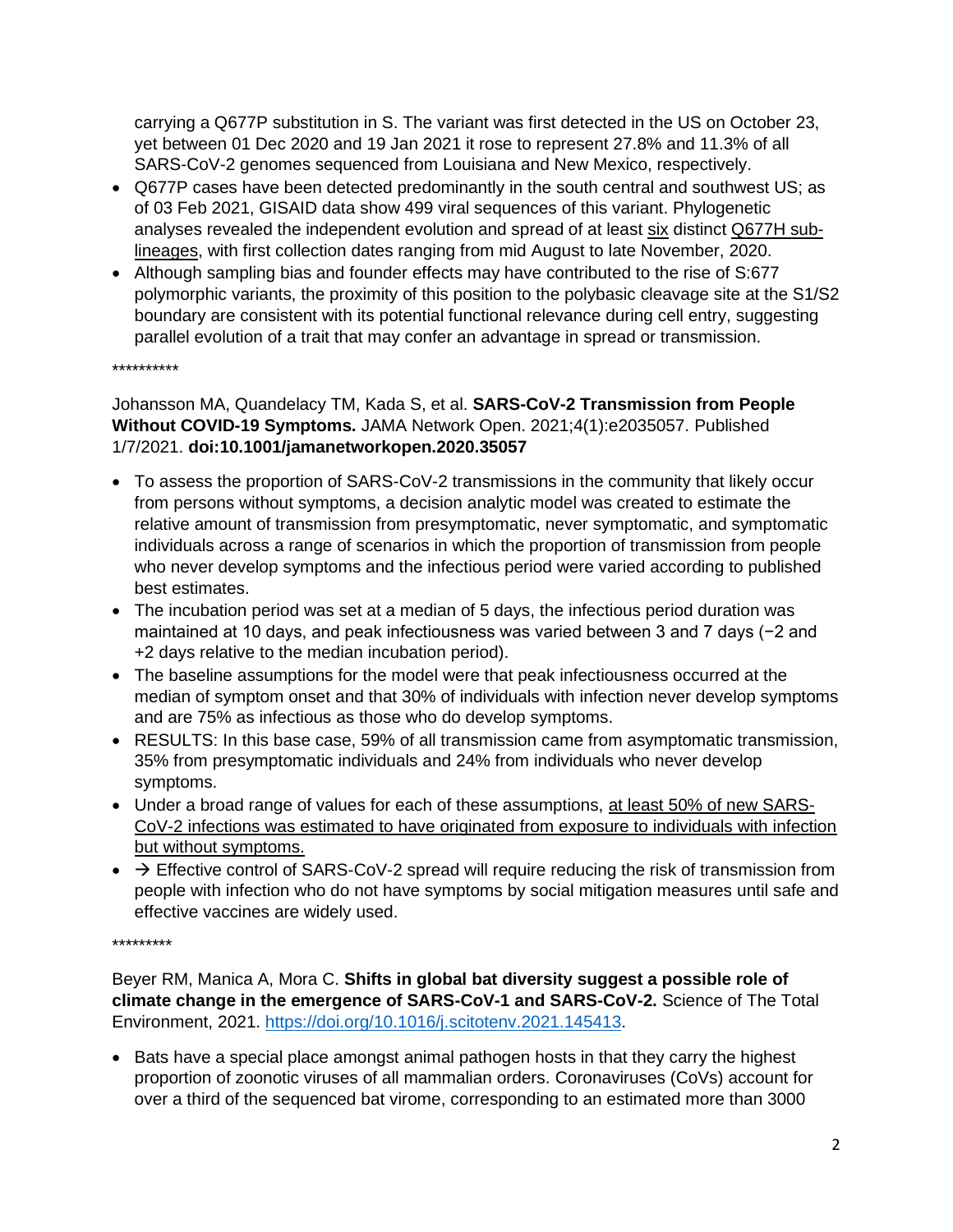different CoVs carried by the world's bats. Several CoVs known to infect humans have very likely originated in bats including the 3 types associated with human fatalities: MERS CoV, SARS (CoV-1) and SARS-CoV-2.

- The number of CoVs present in an area is strongly correlated with local bat species richness, which in turn is affected by climatic conditions that drive the geographical distributions of species.
- Strains of CoV found in bats in the southern Chinese Yunnan province currently most closely resemble both SARS-CoV-1 and SARS CoV-2, suggesting this area is a plausible place of origin of the bat-borne ancestors of the two lineages. These regions also comprise the native habitat of masked palm civits and Sunda pangolins which are assumed to have acted as intermediate hosts that eventually transmitted SARS-CoV-1 and SARS-CoV-2 to humans.
- This study estimated species-specific geographical ranges of the world's bats based on global climatic conditions in the early 20th century and at present day, by first determining the global distribution of natural vegetation corresponding to a given climate, and then combining the derived vegetation maps with data on the spatial distribution and vegetation requirements of individual species.
- The global distribution of bats at each of the two time periods was then determined by combining the relevant vegetation map with species-specific data available for all known bats: extents of occurrence (the outermost geographic limits of a species' observed/projected occurrence) & habitat requirements.
- $\bullet$   $\rightarrow$  In this way, the geographical range of each individual bat species was estimated for the early 20th century and for the present. Finally, the total bat species richness in each grid cell was obtained as the number of species whose estimated geographic range included the grid cell at the relevant time period.
- RESULTS: Areas estimated to have experienced significant increases in bat species richness as the result of climate change-driven range shifts include regions around Central Africa, several scattered patches in Central and South America, and notably a large spatial cluster located in the southern Chinese Yunnan province and neighboring regions in Myanmar and Laos.
- This region coincides with the likely spatial origin of bat-borne ancestors of SARS-CoV-1 and SARS-CoV-2. Accounting for an estimated increase in the order of 100 bat-borne CoVs across the region, climate change may have played a key role in the evolution or transmission of the two SARS CoVs.

\*\*\*\*\*\*\*

## Challen R, Brooks-Polek E, Read JM et al. **Risk of mortality in patients infected with SARS-CoV-2 variant of concern 202012/1: matched cohort study.** BMJ 2021; 372. (10 March 2021) **doi: https://doi.org/10.1136/bmj.n579**

- To establish whether there is any change in mortality from infection with the new UK variant of SARS-CoV-2, 54 906 matched pairs of participants who tested positive for SARS-CoV-2 between 1 October 2020 and 29 January 2021, were followed-up until 12 February 2021.
- Participants were matched on age, sex, ethnicity, multiple deprivation index, lower tier local authority region & sample date of (+) specimens, & differed only by detectability of the spike protein gene using the TaqPath assay, a proxy identifier for the UK variant of concern (VOC202012/1) aka B.1.1.7.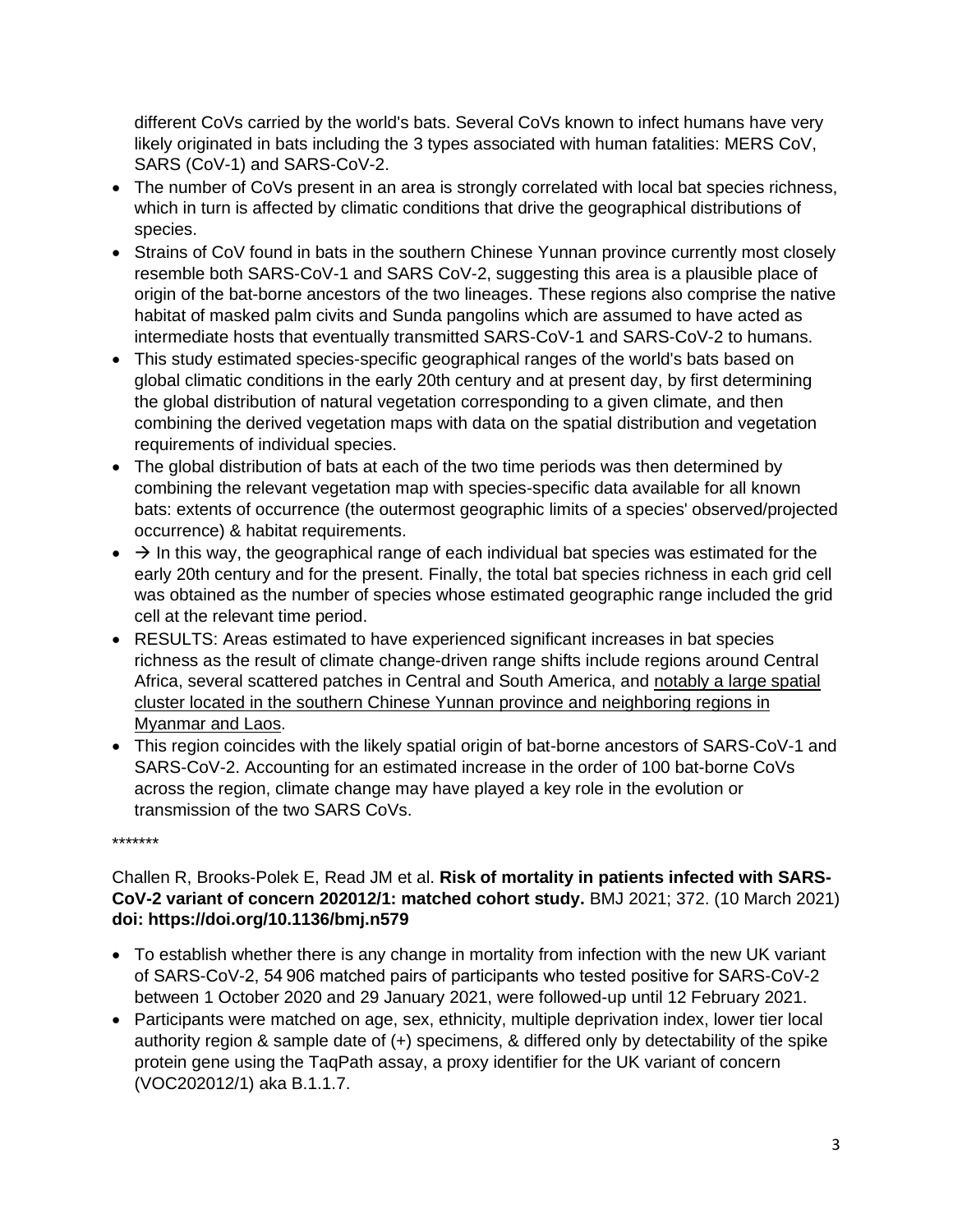- Main outcome measure was death within 28 days of the first positive SARS-CoV-2 test result.
- RESULTS: The mortality hazard ratio associated with infection with B.1.1.7 compared with infection with previously circulating variants was 1.64 (95% confidence interval 1.32 to 2.04) in patients who tested positive for covid-19 in the community. In this comparatively low risk group, this represents an increase in deaths from 2.5 to 4.1 per 1000 detected cases.
- CONCLUSIONS: The probability that the risk of mortality is increased by infection with VOC-202012/01/B.1.1.7 is high. If this finding is generalizable to other populations, infection with VOC-202012/1 has the potential to cause substantial additional mortality compared with previously circulating variants.

Davies, N.G., Jarvis, C.I., CMMID COVID-19 Working Group. et al. **Increased mortality in community-tested cases of SARS-CoV-2 lineage B.1.1.7.** Nature 2021. <https://doi.org/10.1038/s41586-021-03426-1>

- By analyzing a dataset linking 2,245,263 positive SARS-CoV-2 community tests and 17,452 COVID-19 deaths in England from 1 September 2020 to 14 February 2021, these investigators assessed disease severity related to infection with the B.1.1.7 variant.
- For 1,146,534 (51%) of these tests, the presence or absence of B.1.1.7 can be identified because of mutations in this lineage preventing PCR amplification of the spike gene target, S gene target failure, SGTF1.
- RESULTS: Based on 4,945 deaths with known SGTF status, we estimate that the hazard of death associated with SGTF is 55% (95% CI 39–72%) higher after adjustment for age, sex, ethnicity, deprivation, care home residence, local authority of residence and test date.
- This corresponds to the absolute risk of death for a 55–69-year-old male increasing from 0.6% to 0.9% (95% CI 0.8–1.0%) within 28 days after a positive test in the community. Correcting for misclassification of SGTF and missingness in SGTF status, we estimate a 61% (42–82%) higher hazard of death associated with B.1.1.7.
- CONCLUSION: Our analysis suggests that B.1.1.7 is not only more transmissible than preexisting SARS-CoV-2 variants, but may also cause more severe illness.

\*\*\*\*\*\*\*\*\*\*\*

Mendes Coutinho R, Marquitti FMD, Souto Ferreira L et al. **Model-based evaluation of transmissibility and reinfection for the P.1 variant of SARS-CoV-2.** medRxiv preprint, posted March 5, 2021. **[https://doi.org/10.1101/2021.03.03.21252706.](https://doi.org/10.1101/2021.03.03.21252706)**

- The P.1 variant of SARS-VoV-2 emerged in the Amazonas state (Brazil) and was sequenced for the first time on 6-Jan-2021. It contains a constellation of mutations, ten in the spike protein. From December-2020 to February-2021, the Manaus province of Brazil was devastated by 4X more cases vs, the previous peak (April-2020). Prevalence of P.1 increased sharply from 0% in November 2020 to 73% in January 2021; in <2 mos, P.1 replaced previous lineages as the dominant pattern.
- In this study, data from the national health surveillance of hospitalized individuals were analyzed using a model-based approach to estimate P.1 transmissibility & reinfection parameters by maximum likelihood. Sensitivity analysis was performed changing pathogenicity & the analysis period.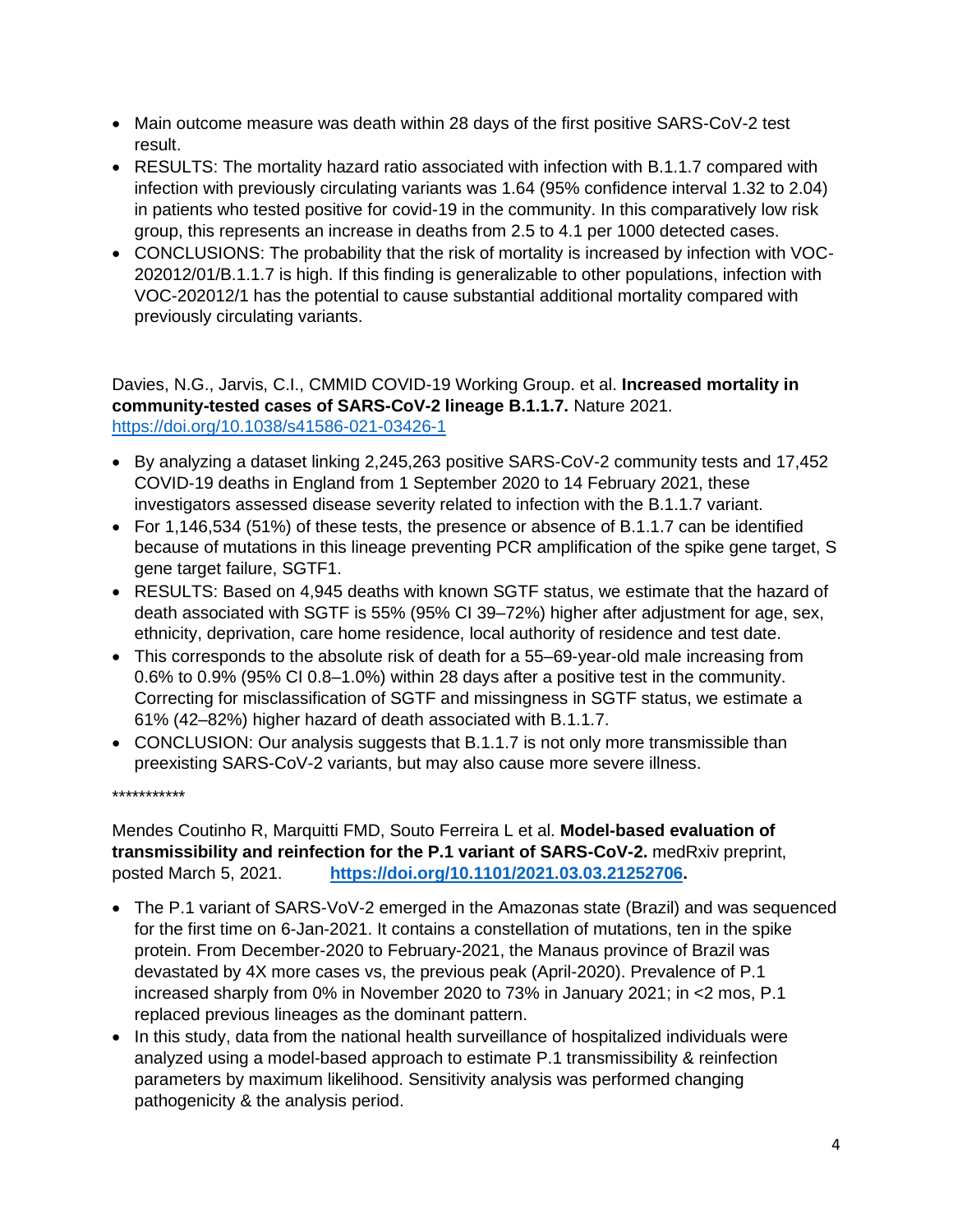- RESULTS: In all analyzed cases, the new variant transmissibility is found to be  $\sim$  2.5 times higher compared to the previous variant in Manaus (CI: 2.1-2.8). The reinfection probability due to the new variant is 6.4% (95% CI: 5.7 - 7.1%). The model estimated that at the time the new variant emerged, the prevalence of the wild variant was 68% (95% CI: 63-74%).
- CONCLUSION: The consequences of the introduction of a highly transmissible variant have already been observed with the B.1.1.7 variant in the UK, USA and Europe. Higher transmissibility of the P.1 variant raises important concerns about more accelerated upsurges in the number of cases once P.1 spreads in the community in other parts of Brazil. Urgent mitigation measures are needed to control the spread of P.1.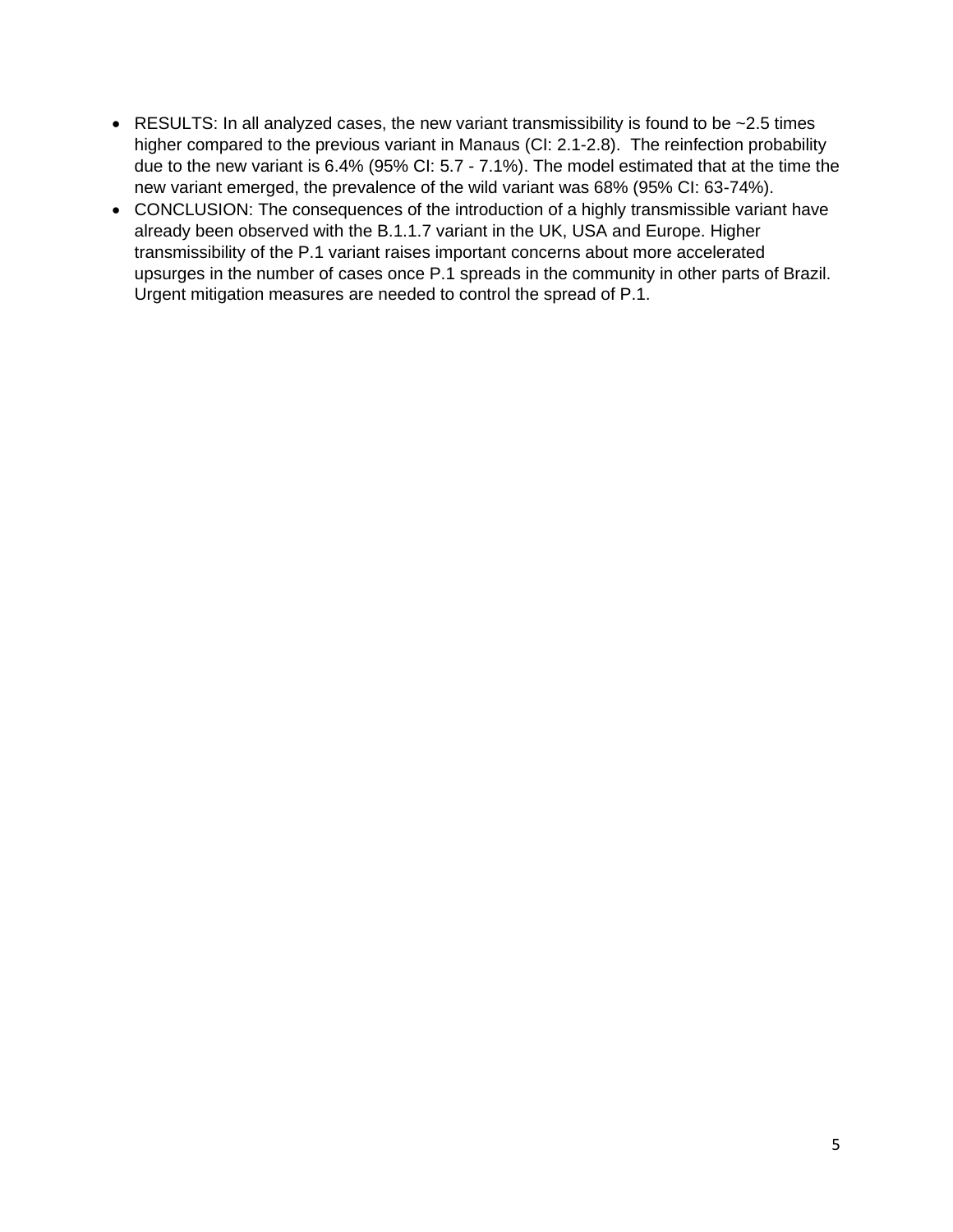# **THE DISEASE**

Pandanaboyana S, Moir J, Leeds JS et al. **SARS-CoV-2 infection in acute pancreatitis increases disease severity and 30-day mortality: COVID PAN collaborative study.** Gut 2021. Epub ahead of print. Feb. 5, 2021. **[http://dx.doi.org/10.1136/gutjnl-2020-323364.](http://dx.doi.org/10.1136/gutjnl-2020-323364)**

- Emerging evidence indicates that the pancreas may be a target organ of SARS-CoV-2 infection. To investigate the outcome of pts with acute pancreatitis (AP) and coexistent SARS-CoV-2 infection, a prospective international multicentre cohort study of consecutive pts admitted with AP during the current pandemic was undertaken.
- Primary outcome measure was severity of AP. Secondary outcome measures were aetiology of AP, intensive care unit (ICU) admission, length of hospital stay, local complications, acute respiratory distress syndrome (ARDS), persistent organ failure and 30-day mortality.
- 1777 pts with AP were included during the study period from 1 March to 23 July 2020. 149 pts (8.3%) had concomitant SARS-CoV-2 infection.
- RESULTS: Overall, SARS-CoV-2-positive pts were older, male and more likely to develop severe AP and ARDS (all, p<0.001). Unadjusted analysis showed that SARS-CoV-2-positive pts with AP were more likely to require ICU admission (OR 5.21, p<0.001), local complications (OR 2.91, p<0.001), persistent organ failure (OR 7.32, p<0.001), prolonged hospital stay (OR 1.89, p<0.001) and a higher 30-day mortality (OR 6.56, p<0.001).
- Adjusted analysis showed length of stay (OR 1.32, p<0.001), persistent organ failure (OR 2.77, p<0.003) and 30-day mortality (OR 2.41, p<0.04) were significantly higher in SARS-CoV-2 co-infection.
- CONCLUSION: Patients with AP and coexistent SARS-CoV-2 infection are at increased risk of severe AP, worse clinical outcomes, prolonged length of hospital stay and high 30-day mortality.

#### \*\*\*\*\*\*\*\*\*

Villerabel C, Makinson A, Jaussent A, et al. **Diagnostic Value of Patient-Reported and Clinically Tested Olfactory Dysfunction in a Population Screened for COVID-19.** JAMA Otolaryngol Head Neck Surg. Published online January 07, 2021. **doi:10.1001/jamaoto.2020.5074**

- To prospectively evaluate the diagnostic value of a semiobjective olfactory test to assess patient-reported chemosensory dysfunction prior to testing for the presence of SARS-CoV-2, 809 consecutively screened pts were evaluated
- Pts were screened for symptoms and underwent Clinical Olfactory Dysfunction Assessment (CODA), via rapid evaluation of olfactory function using identification and rated intensity of lavender, lemongrass, and mint to achieve a summed score ranging from 0 to 6.
- COVID-19 status was assessed using reverse transcriptase–polymerase chain reaction to detect the presence of SARS-CoV-2 in samples collected via N-P swab.
- RESULTS: Of 809 participants, 58 (7.2%) tested positive for SARS-CoV-2. Chemosensory dysfunction was reported by 20 of 58 participants (34.5%) with confirmed COVID-19 vs 29 of 751 participants (3.9%) who tested negative for COVID-19 (absolute difference, 30.6% [95% CI, 18.3%-42.9%]).
- Olfactory dysfunction, either self-reported or clinically ascertained (CODA score ≤3), yielded similar sensitivity (0.31 [95% CI, 0.20-0.45] vs 0.34 [95% CI, 0.22-0.48]) and specificity (0.97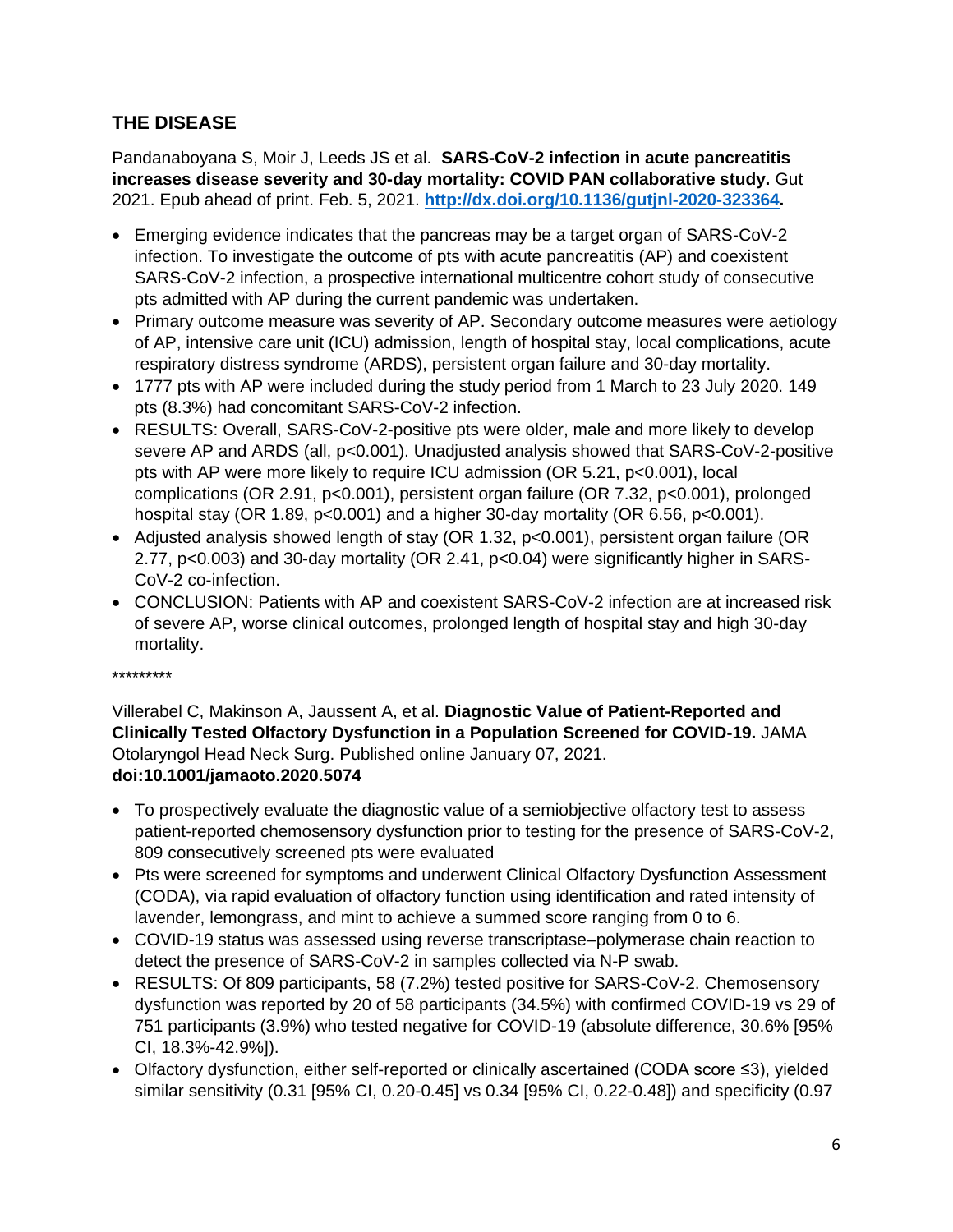[95% CI, 0.96-0.98) vs 0.98 [95% CI, 0.96-0.99]) for COVID-19 diagnosis. The CODA score also revealed 5 of 19 participants (26.3%) with confirmed COVID-19 who had previously unperceived olfactory dysfunction.

• CONCLUSIONS: In this prospective diagnostic study of outpts with asymptomatic to moderate COVID-19, olfactory dysfunction was present in 34.5% and was strongly suggestive of COVID-19.

\*\*\*\*\*\*\*\*\*

#### Nauen DW, Hooper JE, Stewart M, Solomon IH. **Assessing Brain Capillaries in Coronavirus Disease 2019**. JAMA Neurol. Published online February 12, 2021. **doi:10.1001/jamaneurol.2021.0225**

- Acutely ill COVID-19 pts often have confusion and alteration of consciousness and in recovery, many experience continued neurologic symptoms. However, in autopsies from COVID-19 pts, neurologic abnormalities have largely not identified the chronic inflammation or marked neural changes typically associated with viral infection, and viral genetic material has been minimal or absent.
- To evaluate this, brain tissue from 15 pts with COVID-19 & neurologic symptoms and 2 control pts in the same age group who died of hypoxia/ischemia underwent detailed histopathologic evaluation.
- RESULTS: In 5 cases in cortical capillaries, we identified large cell nuclei morphologically consistent with megakaryocytes. To further characterize these cells, we performed immunohistochemistry for CD61 and CD42b, markers of platelets and megakaryocytes. CD61 labels these cells, as does CD42b, confirming their megakaryocyte identity. The cells were distinct from platelet clusters, which were found in postmortem intravascular precipitates. Evaluation of the cortex of 2 patients who tested negative for COVID-19 who had hypoxic brain changes demonstrated no megakaryocytes on CD61.
- CONCLUSION/IMPLICATIONS: Multiple lines of evidence indicate endothelial dysfunction in severe COVID-19 illness. Lung examination demonstrates megakaryocytes and the cells have now been reported in other organs. One possibility is that altered endothelial or other signaling is recruiting megakaryocytes into the circulation and somehow permitting them to pass through the lungs. Megakaryocytes were found in cortical capillaries in 33% of cases examined. Because the standard brain autopsy sections taken sampled only a minute portion of the cortical volume, finding these cells suggests the total burden could be considerable. By occluding flow through individual capillaries, these large cells could cause ischemic alteration in a distinct pattern, potentially resulting in an atypical form of neurologic impairment.

\*\*\*\*\*\*\*\*\*

Logue JK, Franko NM, McCulloch DJ, et al. **Sequelae in Adults at 6 Months After COVID-19 Infection**. JAMA Network Open. 2021;4(2):e210830. **doi:10.1001/jamanetworkopen.2021.0830.**

• A longitudinal prospective cohort of adults with laboratory-confirmed severe acute respiratory syndrome coronavirus 2 (SARS-CoV-2) infection was enrolled at the University of Washington with a concurrent cohort of healthy patients in a control group. A total of 234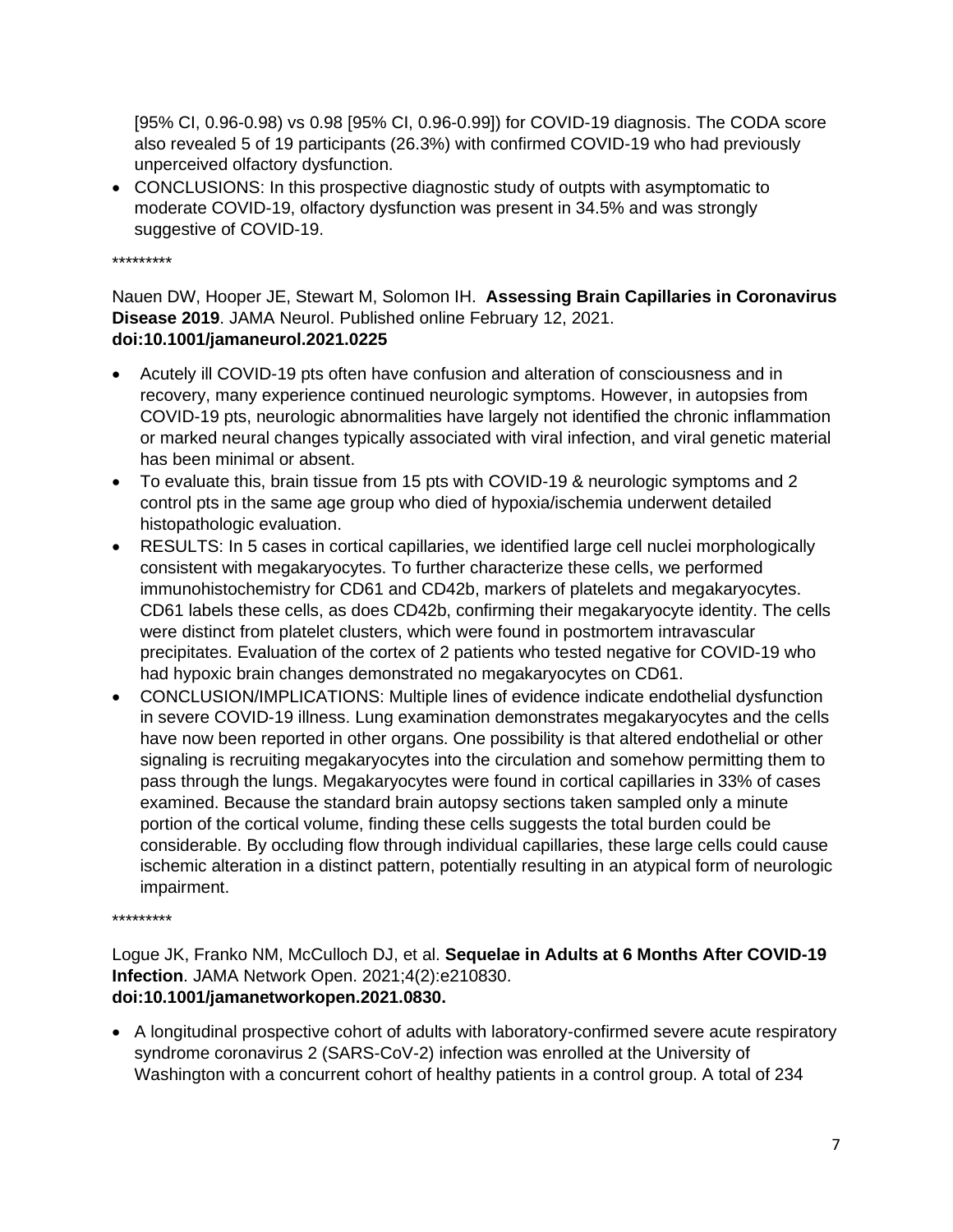participants with COVID-19 were contacted to complete a single follow-up questionnaire between 3 and 9 months after illness onset between August and November 2020.

- A total of 177 of 234 participants (75.6%; mean [range] age,  $48.0$  [18-94] years; 101 [57.1%] women) with COVID-19 completed the survey. Overall, 11 (6.2%) had been asymptomatic, 150 (84.7%) were outpatients with mild illness, and 16 (9.0%) had moderate or severe disease requiring hospitalization. The follow-up survey was completed a median (range) of 169 (31-300) days after illness onset among participants with COVID-19.
- RESULTS: Among COVID-19 pts, persistent symptoms were reported by 17 of 64 (26.6%) aged 18 to 39 years, 25 of 83 (30.1%) aged 40 to 64 years, and 13 of 30 (43.3%) aged 65 years and older. Overall, 49 of 150 outpatients (32.7%), 5 of 16 hospitalized patients (31.3%), and 1 of 21 healthy participants (4.8%) in the control group reported at least 1 persistent symptom.
- The most common persistent symptoms were fatigue (24 of 177 patients [13.6%]) and loss of sense of smell or taste (24 patients [13.6%]). A total of 51 outpatients and hospitalized patients (30.7%) reported worse HRQoL compared with baseline vs 4 healthy participants and asymptomatic patients (12.5%); 14 patients (7.9%) reported negative impacts on at least 1 activity of daily living (ADL), the most common being household chores.
- CONCLUSION: In this cohort of individuals with COVID-19 who were followed up for as long as 9 months after illness, approximately 30% reported persistent symptoms.

\*\*\*\*\*\*\*\*\*

Ayoubkhani D, Khunti K, Nafilyan V et al**. Post-COVID syndrome in individuals admitted to hospital with COVID-19: retrospective cohort study.** BMJ 2021; 372: n693. Published 31 March 2021. **doi:<https://doi.org/10.1136/bmj.n693>**

- To quantify rates of organ specific dysfunction in individuals with COVID-19 after hospital discharge, a retrospective cohort study was performed in 47,780 individuals(mean age 65, 55% men) after discharge from NHS hospitals compared with a matched control group from the general population.
- Main outcome measures: Rates of hospital readmission (or any admission for controls), allcause mortality, diagnoses of respiratory, cardiovascular, metabolic, kidney, and liver diseases until 30 September 2020. Variations in rate ratios by age, sex, and ethnicity.
- RESULTS: Over a mean follow-up of 140 days, nearly a third of individuals who were discharged from hospital after acute COVID-19 were readmitted (14 060 of 47 780) and more than 1 in 10 (5875) died, with these events occurring at rates four and eight times greater than in the matched control group.
- Rates of respiratory disease (P<0.001), diabetes (P<0.001), and cardiovascular disease (P<0.001) were significantly raised in COVID-19 pts, with 770 (95% confidence interval 758 to 783), 127 (122 to 132), and 126 (121 to 131) diagnoses per 1000 person years, respectively.
- Rate ratios were greater for individuals aged less than 70 than for those aged 70 or older, and in ethnic minority groups compared with the white population, with the largest differences seen for respiratory disease (10.5 (95% confidence interval 9.7 to 11.4) for age less than 70 years v 4.6 (4.3 to 4.8) for age ≥70, and 11.4 (9.8 to 13.3) for non-white v 5.2 (5.0 to 5.5) for white individuals).
- CONCLUSION: Individuals discharged from hospital after COVID-19 had increased rates of multiorgan dysfunction compared with the expected risk in the general population. The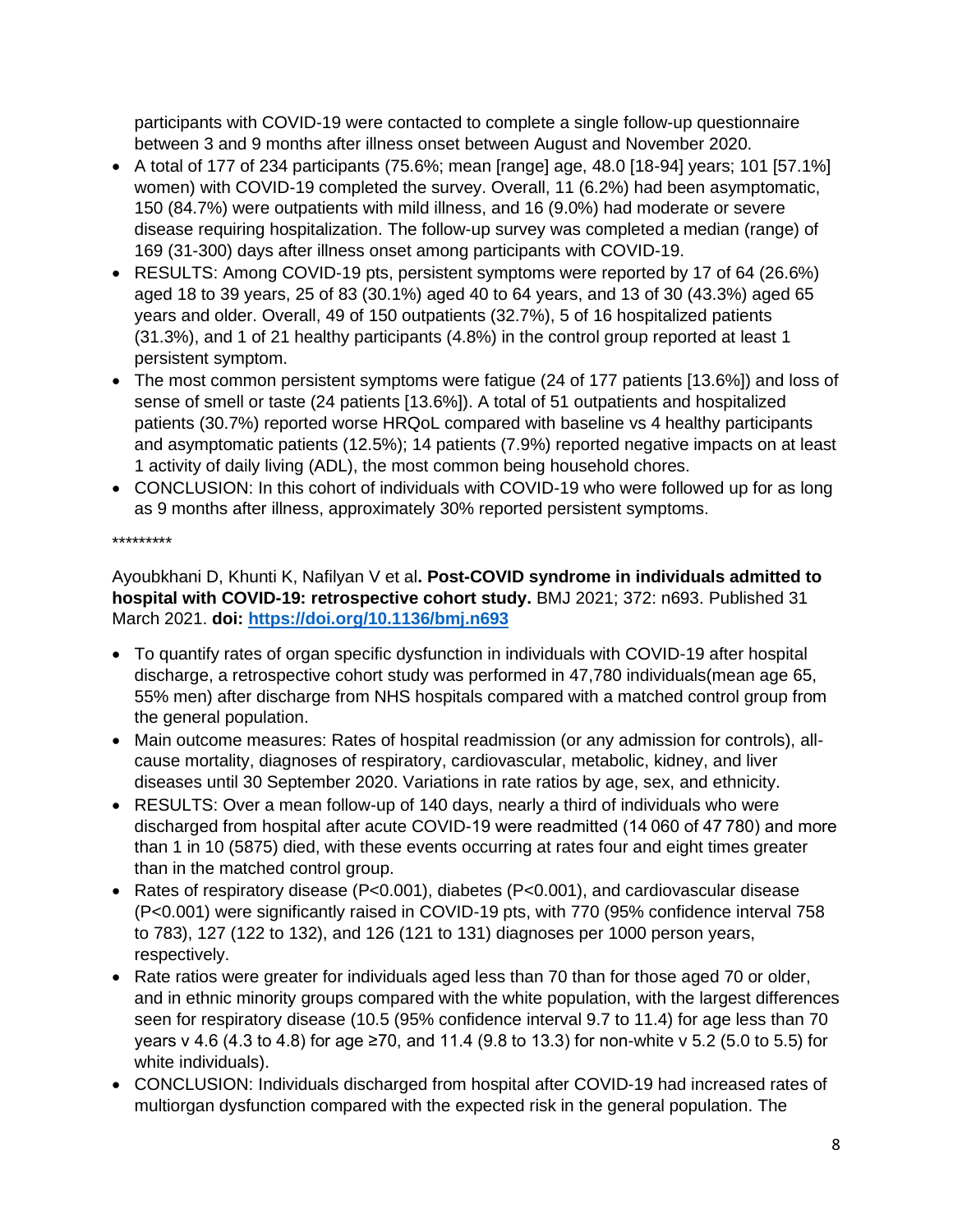increase in risk was not confined to the elderly and was not uniform across ethnicities. The diagnosis, treatment, and prevention of post-covid syndrome requires integrated rather than organ or disease specific approaches, and urgent research is needed to establish the risk factors.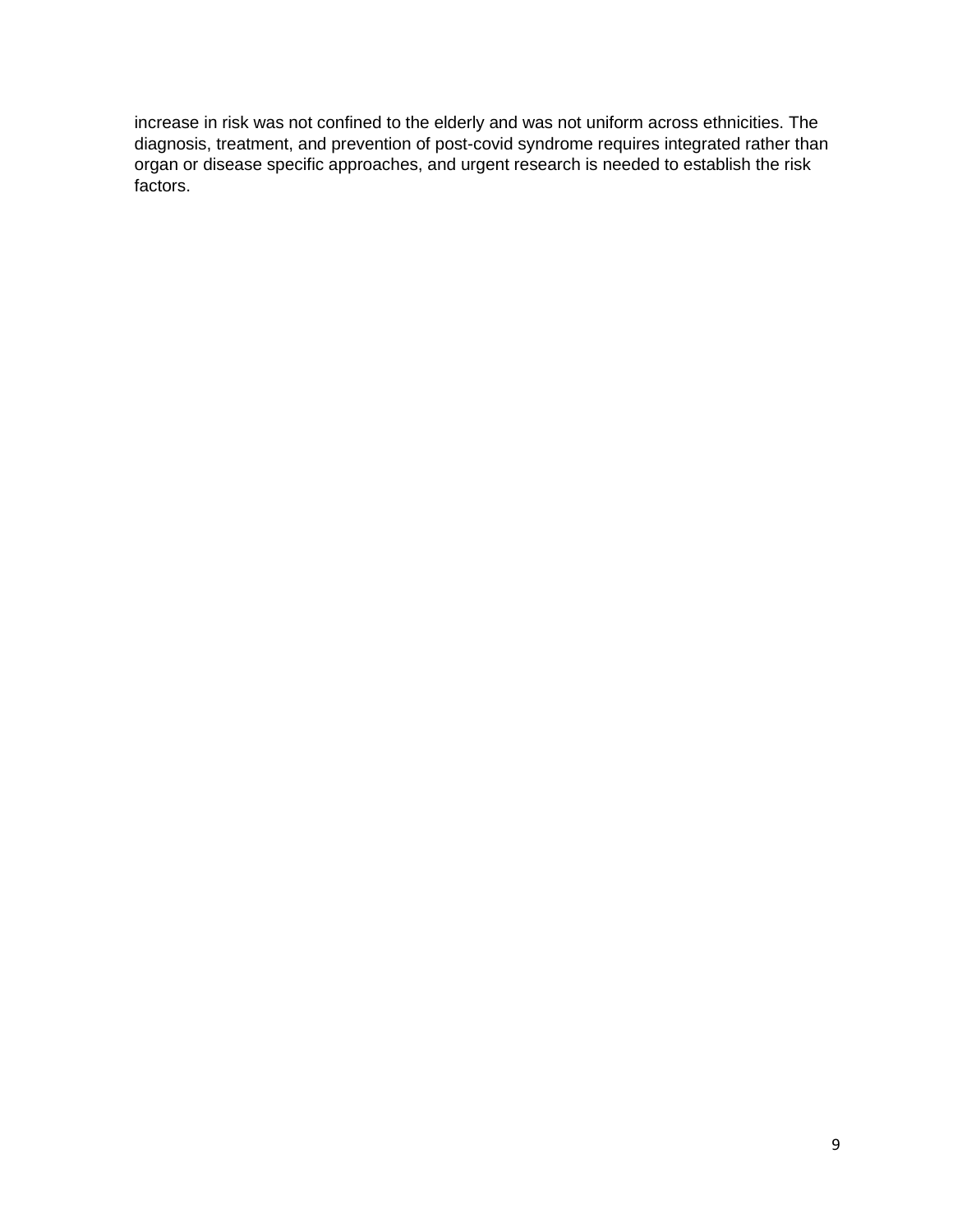## **EPIDEMIOLOGY**

Falk A, Benda A, Falk P, Steffen S, Wallace Z, Høeg TB. **COVID-19 Cases and Transmission in 17 K–12 Schools — Wood County, Wisconsin, August 31–November 29, 2020.** MMWR Morb Mortal Wkly Rep 2021;70:136–140. DOI: <http://dx.doi.org/10.15585/mmwr.mm7004e3>

- To assess in-school transmission of SARS-CoV-2, COVID-19 cases, spread, and compliance with mask use were investigated among 4,876 students and 654 staff members who participated in in-person learning in 17 K-12 schools in rural Wisconsin from August 31-November 29, 2020.
- Participating schools were from three public school districts, one private school district, and one independent private school. Eight schools were elementary (grades K–6) with 1,529 students attending in-person, and 9 were secondary (grades 7–12) with 3,347 students attending in-person.
- Basic COVID-19 precautions were in place: (1) Masking was required for all students and staff members at all schools. Students were asked to wear masks when within 6 feet of another person outdoors and at all times indoors. (2) Classroom cohorts of 10-12 students from one grade level were created with avoidance of mixing between cohorts. (3) Staff members were instructed to wear masks, maintain a distance of 6 feet from all persons and limit time in shared indoor spaces.
- COVID-19 cases in schools were reported by public health or school administration officials using deidentified data. Infection source was determined by case investigations conducted by school administration and the public health department.
- When a school was alerted to a positive case in a student or staff member, school officials identified persons who had had close contact and close contacts were required to quarantine in their homes. If they experienced symptoms during the quarantine period, they were further investigated to determine whether in-school spread might have occurred.
- RESULTS: 4,876 students and 654 staff members contributed data to the study. During the 13-week study period, a total of 3,393 COVID cases were reported in Wood County (cumulative incidence = 5,466 per 100,000 persons), including 191 cases within the participating schools (cumulative incidence = 3,454 per 100,000).
- Cases occurred in 133 students and 58 staff members. Among these 191 cases, seven (3.7%) were attributed to in-school SARS-CoV-2 transmission, all among students. Five cases of transmission occurred in elementary school cohorts, and two in secondary school cohorts. Three of these seven cases occurred in one class in one elementary school, and the other four occurred at separate schools. No in-school transmission between separate classroom cohorts was reported.
- Weekly COVID-19 incidence ranged from 34 to 1,189/100,000 persons in the community, and from 72 to 699 cases/100,000 among students and staff in the schools. COVID-19 incidence in schools conducting in-person instruction was 37% lower than that in the surrounding community.
- Observed student masking compliance ranged from 92.1% to 97.4% and did not vary by student age.

\*\*\*\*\*\*\*\*\*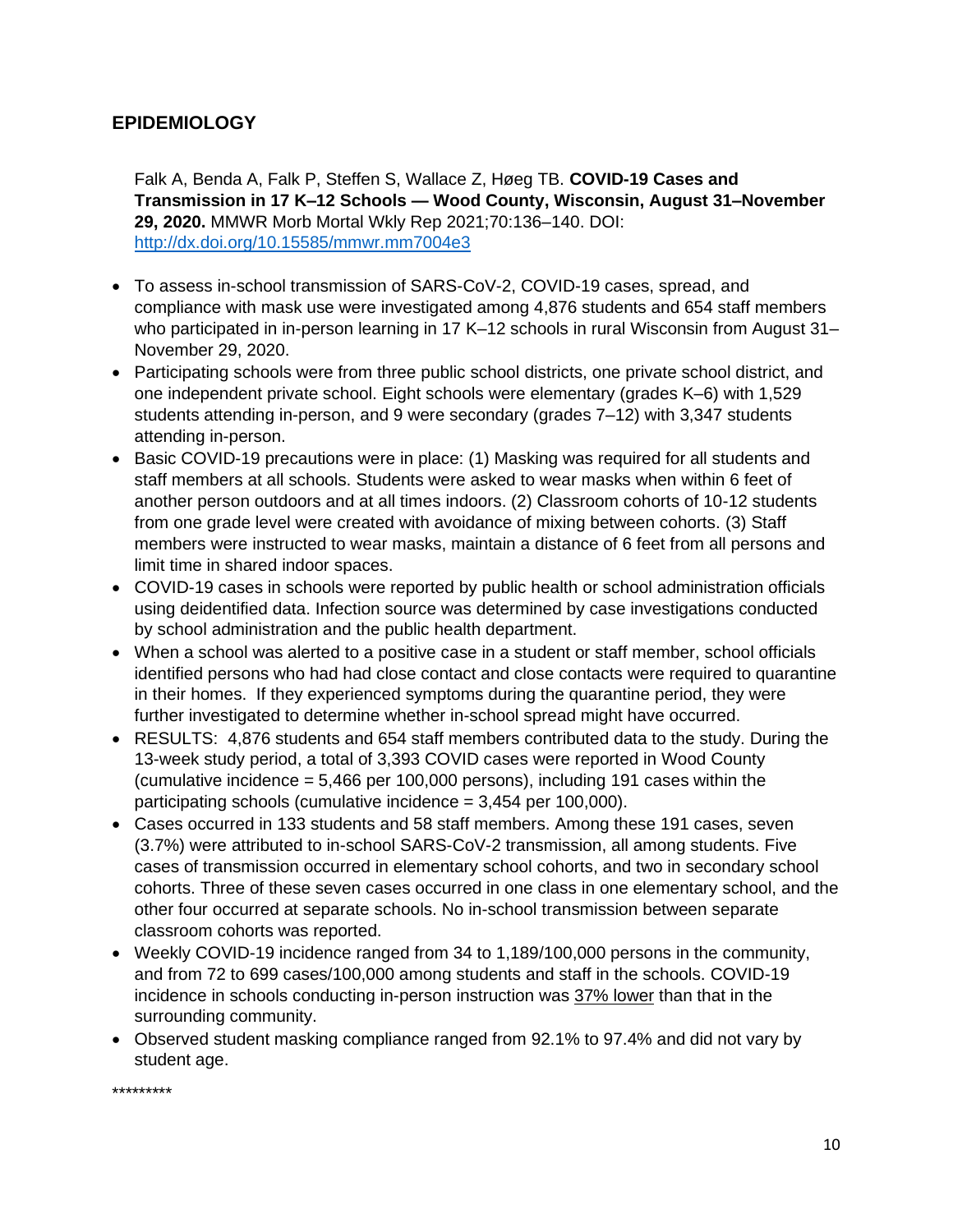Flannery DD, Gouma S, Dhudasia MB et al. **Assessment of Maternal and Neonatal Cord Blood SARS-CoV-2 Antibodies and Placental Transfer Ratios.** JAMA Pediatr. Published online January 29, 2021. **doi:10.1001/jamapediatrics.2021.0038.**

- To assess maternal and neonatal SARS-CoV-2–specific antibody concentrations, maternal and cord blood sera were assessed for antibodies in 1471 mother/newborn dyads. IgG and IgM antibodies to the receptor-binding domain of the SARS-CoV-2 spike protein were measured by enzyme-linked immunosorbent assay.
- Among the 1471 mother/newborn pairs for whom matched sera were available, SARS-CoV-2 IgG and IgM antibodies were detected in 6% of the women (83/1471) at the time of delivery, and IgG was detected in the cord blood of 87% of their newborns (72/83). IgM antibodies were not detected in any cord blood samples.
- Antibody transfer ratios were not associated with the severity of maternal SARS-CoV-2 infection but were associated with the time between maternal infection and delivery.
- These findings of transplacental transfer of SARS-CoV-2 antibodies indicate the potential of the antibodies to confer protection to the newborn from infection with COVID-19.

Wang QQ, Davis PB, Gurney ME, Xu R. **COVID-19 and dementia: Analyses of risk, disparity, and outcomes from electronic health records in the US.** Alzheimer's & Dementia 2021. First published: 09/02/2021. https://doi.org/10.1002/alz.12296

- To assess risk for COVID-19 in pts with dementia, a retrospective case-control analysis of EHRs of 61.9 million adult and senior pts ( $\geq$  18 years) in the United States up to August 21, 2020 was conducted.
- RESULTS: Pts with dementia were at increased risk for COVID-19 compared to pts without dementia (adjusted odds ratio [AOR]: 2.00 (CI), 1.94–2.06], P < .001).
- The effect was strongest for vascular dementia (AOR: 3.17 [CI, 2.97–3.37], P < .001), followed by presenile dementia (AOR: 2.62 [CI, 2.28–3.00], P < .001), Alzheimer's disease (AOR: 1.86 [CI, 1.77–1.96], P < .001), senile dementia (AOR: 1.99 [CI, 1.86–2.13], P < .001) and post‐traumatic dementia (AOR: 1.67 [CI, 1.51–1.86] P < .001).
- Blacks with dementia had higher risk of COVID-19 than Whites (AOR: 2.86 [CI, 2.67–3.06], P  $< .001$ ).
- The 6‐month mortality and hospitalization risks in pts with dementia and COVID‐19 were 20.99% and 59.26%, respectively.

\*\*\*\*\*\*\*\*\*\*

Tönshoff B, Muller B, Elling R et al. **Prevalence of SARS-CoV-2 Infection in Children and Their Parents in Southwest Germany.** JAMA Pediatr 2021; Jan 22, 2021.e210001. **doi: 10.1001/jamapediatrics.2021.0001.**

• To describe the rate of SARS-CoV-2 infections and the seroprevalence of SARS-CoV-2 antibodies in children aged 1 to 10 years, compared with a corresponding parent of each child, this large-scale, multicenter, cross-sectional investigation enrolled children aged 1 to 10 years and a corresponding parent between 4/22 & 5/15/2020, in southwest Germany.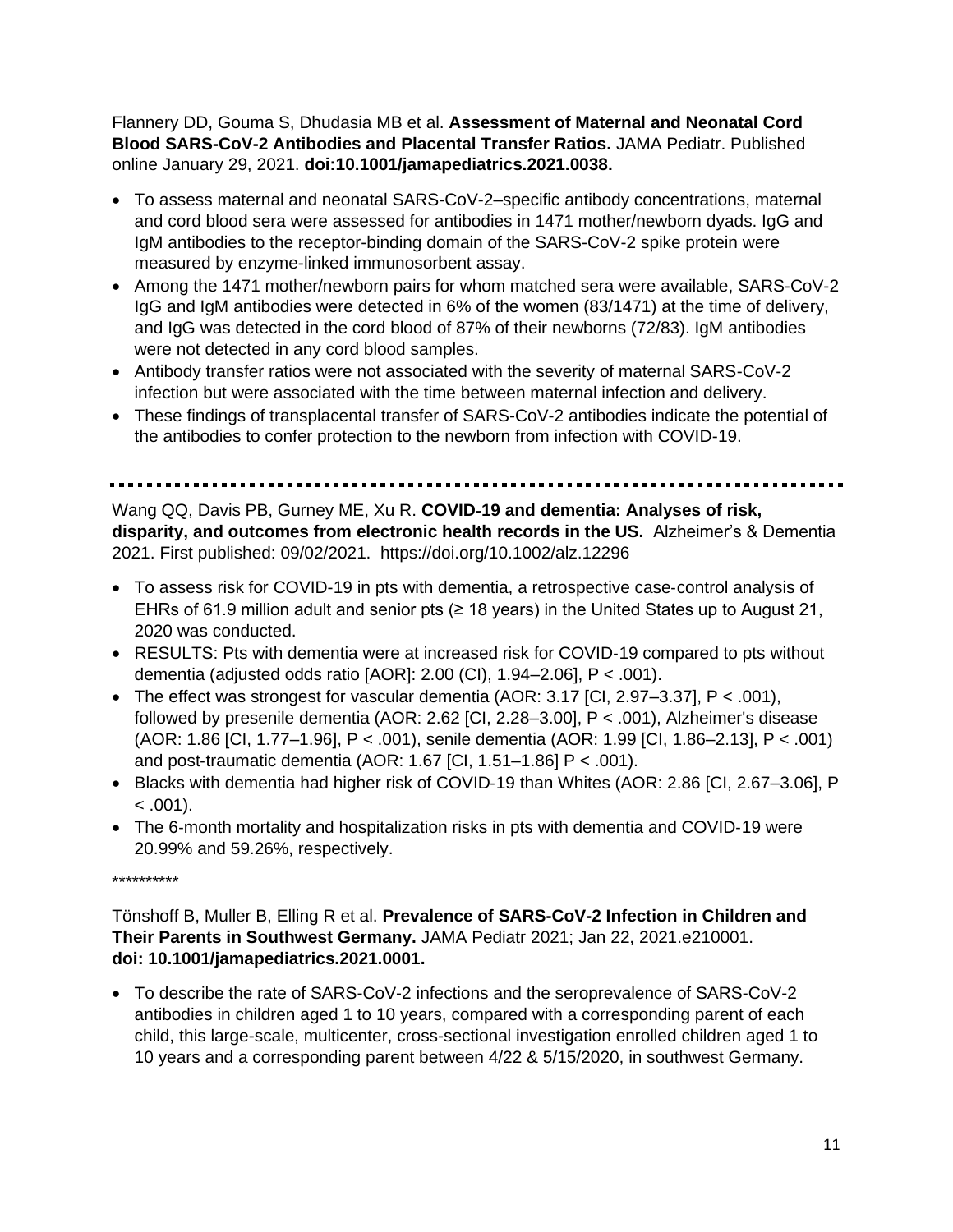- Participants were tested for SARS-CoV-2 RNA from nasopharyngeal swabs by reverse transcription–polymerase chain reaction and SARS-CoV-2 specific IgG antibodies in serum by enzyme-linked immunosorbent assays and immunofluorescence tests.
- RESULTS: This study included 4964 participants: 2482 children (median age, 6 [range, 1-10] years; 1265 boys [51.0%]) and 2482 parents (median age, 40 [range, 23-66] years; 615 men [24.8%]). The estimated SARS-CoV-2 seroprevalence was low in parents (1.8% [95% CI, 1.2–2.4%]) and 3-fold lower in children (0.6% [95% CI, 0.3-1.0%]). Among 56 families with at least 1 child or parent with seropositivity, the combination of a parent with seropositivity and a corresponding child with seronegativity was 4.3 (95% CI, 1.19-15.52) times higher than the combination of a parent who was seronegative and a corresponding child with seropositivity. We observed virus-neutralizing activity for 66 of 70 IgG-positive serum samples (94.3%).
- CONCLUSIONS: In this cross-sectional study, the spread of SARS-CoV-2 infection during a period of lockdown in southwest Germany was particularly low in children aged 1 to 10 years. Accordingly, it is unlikely that children have boosted the pandemic.

\*\*\*\*\*\*\*\*\*

Williamson, E.J., Walker, A.J., Bhaskaran, K. et al. **Factors associated with COVID-19-related death using OpenSAFELY.** Nature 584, 430–436 (2020). [https://doi.org/10.1038/s41586-020-](https://doi.org/10.1038/s41586-020-2521-4) [2521-4](https://doi.org/10.1038/s41586-020-2521-4)

- OpenSAFELY—a secure health analytics platform that covers 40% of all pts in England and holds patient data in electronic health records – was used to examine factors associated with COVID-19-related death. From 17,278,392 adults, 10,926 COVID-19-related deaths were identified.
- RESULTS: Increasing age was strongly associated with risk, with people aged 80 or over having a **>20-fold-increased risk compared to 50–59-year-olds** (fully adjusted HR 20.60; 95% confidence interval (CI) With age fitted as a flexible spline, an approximately log-linear relationship was observed.
- People from all Black, Asian & mixed ethnic groups were at higher risk than those of white ethnicity. When adjusted only for age and sex, hazard ratios ranged from 1.62–1.88 for Blacks, South Asians & people of mixed ethnicities, decreasing to 1.43–1.48 after adjustment for all included factors.
- Increasing risks were seen with increasing obesity (adjusted HR 1.92 [1.72–2.13] for a BMI> 40kg/m2.
- Comorbidities associated with a higher risk of COVID-19-related death included DM, severe asthma (defined as asthma with recent use of an oral corticosteroid), respiratory disease, chronic heart disease, liver disease, stroke, dementia, reduced kidney function and autoimmune diseases.
- Those with a history of hematological malignancy in the last 5 yrs had a >2.5-fold increased risk, which decreased slightly after five years.
- CONCLUSIONS: In this very large study, previously identified risk factors for death from COVID-19 were confirmed and amplified. The most striking finding was the profound impact of increasing age.

\*\*\*\*\*\*\*\*\*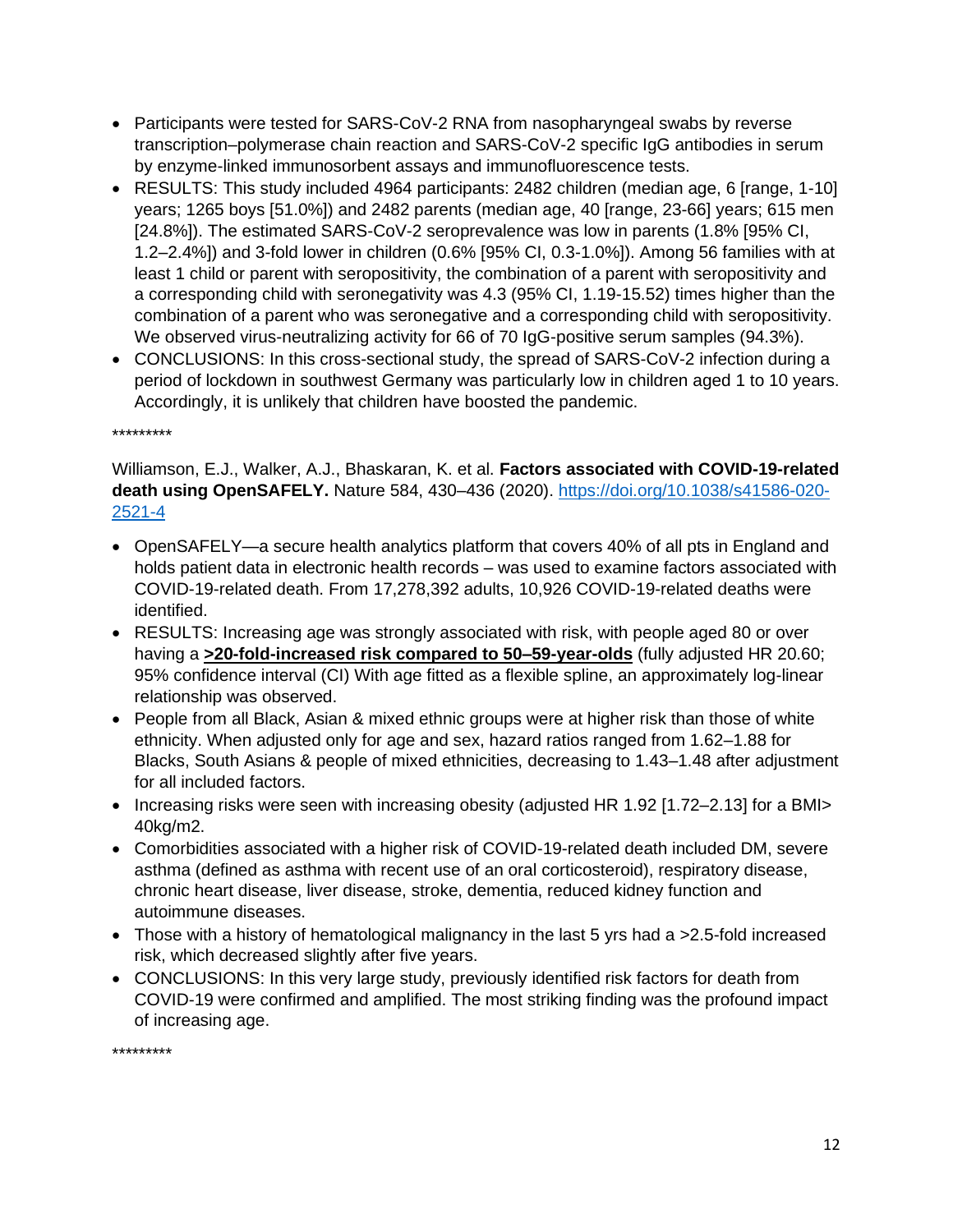Nguyen NT, Chinn J, Nahmias J et al. **Outcomes and Mortality Among Adults Hospitalized With COVID-19 at US Medical Centers.** JAMA Network Open. 2021;4(3):e210417. Published March 5,2021. **doi:10.1001/jamanetworkopen.2021.0417**

- To examine outcomes among adults hospitalized with COVID-19 at US medical centers and analyze changes in mortality over the initial 6-month period of the pandemic, data were obtained from the Vizient clinical database, an administrative, clinical, and financial database of more than 650 academic centers and their affiliates from 47 US states.
- Primary outcome was in-hospital mortality, analyzed according to the month of admission and age group, and in a subgroup of pts requiring intensive care unit (ICU) admission. Secondary outcomes included length of hospital stay, length of ICU stay, and median cost of ICU stay vs non-ICU stay.
- Among 192 550 adults hospitalized with COVID-19, 101 089 (52.5%) were men, 83 567 (43.3%) were White, and 125 543 (65.2%) had Medicare or Medicaid insurance. The most common comorbidities included hypertension (118 418 [61.5%]), diabetes (73 939 [38.4%]), and obesity (52 759 [27.4%]).
- RESULTS: 55 593 of pts (28.9%) were admitted to the ICU, 26 221 (13.6%) died during the index hospitalization, and 5839 (3.0%) were transferred to hospice care.
- In-hospital mortality increased with increasing age: 179 of 12 644 pts (1.4%) aged 18 to 29 years died vs. 8277 of 31 135 patients (26.6%) 80 years or older. Of pts admitted to the ICU, 15 431 of 55 593 (27.8%) died.
- There was a significant reduction in mortality over the course of the 6-month period, with the highest mortality in March (3657 of 16 517 patients died [22.1%]); mortality decreased each month until the end of the study period in August (1154 of 17 776 patients died [6.5%]) (χ2 for trend, 3592.3; P < .001)

#### \*\*\*\*\*\*\*\*\*

## Hattoriab T, Amishimaa M, Morinaga D et al. **Older age is associated with sustained detection of SARS-CoV-2 in nasopharyngeal swab samples.** Journal of Infection 2021; 82:159-198. **doi: 10.1016/j.jinf.2020.06.046.**

- Records of 66 pts diagnosed with COVID-19 between 3/1 & 4/30/2020 at National Hospital Organization, Hokkaido Medical Center were analyzed. PCR tests were performed daily on N/P samples.
- 42 subjects were mild cases, who did not require supplemental oxygen treatment. 18 subjects were moderate cases who needed oxygen treatment. 6 subjects were severe cases who needed ventilator or/and ECMO.
- RESULTS: Older age was significantly associated with prolonged positive PCR tests (P = 0.0053). This relationship remained unchanged when the findings were adjusted for the potential impact of severity of the disease and the use of medication ( $P = 0.026$ ). When we analyzed only mild cases of COVID-19, the result remained significant (P = 0.036).
- In summary, old age is significantly associated with prolonged duration of positive PCR results from nasopharyngeal swab samples, regardless of disease severity. Further studies will be needed in order to clarify how long these patients are actually contagious.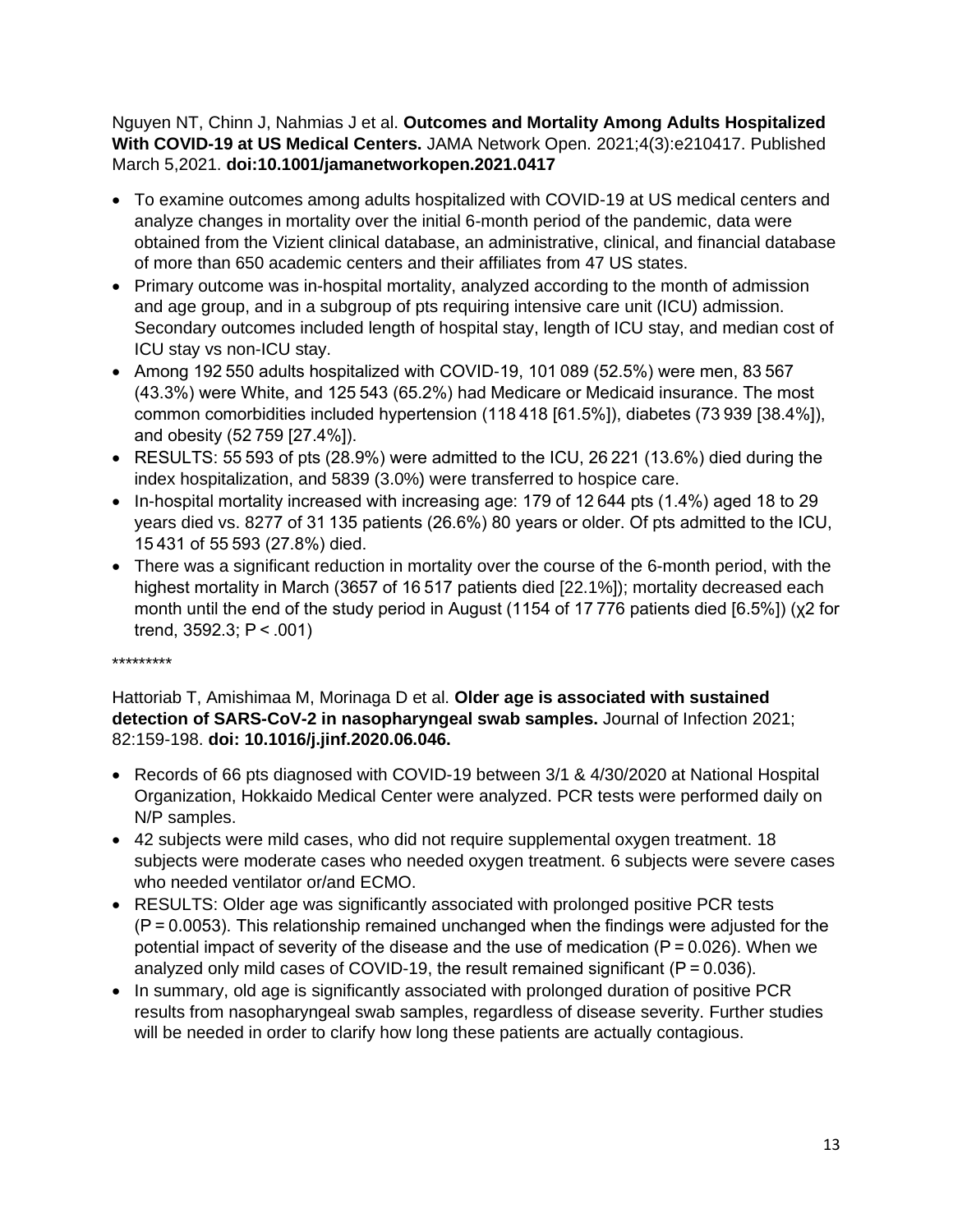# **TREATMENT**

Schoof M, Faust B, Reuben A. Saunders RA et al. **An ultra-potent synthetic nanobody neutralizes SARS-CoV-2 by locking Spike into an inactive conformation**. BioRxiv 8/2020.

[https://doi.org/10.1101/2020.08.08.238469.](https://doi.org/10.1101/2020.08.08.238469)

- SARS-CoV-2 gains entry into host cells via interaction between its Spike protein and the host cell receptor angiotensin converting enzyme 2 (ACE2).  $\rightarrow$  Disruption of this interaction confers potent neutralization of viral entry.
- By screening a yeast surface-displayed library of synthetic nanobody sequences, we identified a panel of nanobodies that bind to multiple epitopes on Spike & block ACE2 interaction via 2 distinct mechanisms.
- Cryogenic electron microscopy (cryo-EM) revealed that one exceptionally stable nanobody, Nb6, binds Spike in a fully inactive conformation with its receptor binding domains (RBDs) locked into their inaccessible down-state, incapable of binding ACE2.
- Affinity maturation & structure-guided multivalency design yielded a trivalent nanobody, mNb6-tri, with femtomolar affinity for SARS-CoV-2 Spike & picomolar neutralization of SARS-CoV-2 infection.
- mNb6-tri retains stability and function after aerosolization, lyophilization, and heat treatment. These properties may enable aerosol-mediated nasal spray delivery of this potent neutralizer directly to the airway epithelia, promising a widely deployable, patient-friendly prophylactic and/or early infection therapeutic agent to stem the worst pandemic in a century.

\*\*\*\*\*\*\*\*\*

Gottlieb RL, Nirula A, Chen P et al. **Effect of Bamlanivimab as Monotherapy or in Combination With Etesevimab on Viral Load in Patients With Mild to Moderate COVID-19: A Randomized Clinical Trial**. JAMA. Published online January 21, 2021. **doi:10.1001/jama.2021.0202.**

- To determine the effect of antispike neutralizing antibodies, bamlanivimab monotherapy and combination therapy with bamlanivimab and etesevimab were compared in outpts with mild to moderate COVID-19.
- Ambulatory pts who tested positive for SARS-CoV-2 infection and had 1 or more mild to moderate symptoms were first randomized to receive bamlanivimab monotherapy or placebo from 6/17-8/21/2020, followed by bamlanivimab and etesevimab or placebo (8/22-9/3).
- The primary end point was change in SARS-CoV-2 log viral load at day 11 ( $\pm 4$  days). Nine prespecified secondary outcome measures were evaluated including the proportion of patients with a COVID-19–related hospitalization, an emergency department [ED] visit, or death at day 29.
- Results: Among the 577 patients who were randomized and received an infusion, the mean decrease in log viral load from baseline at day 11 was significantly greater for highest dose combination treatment vs placebo.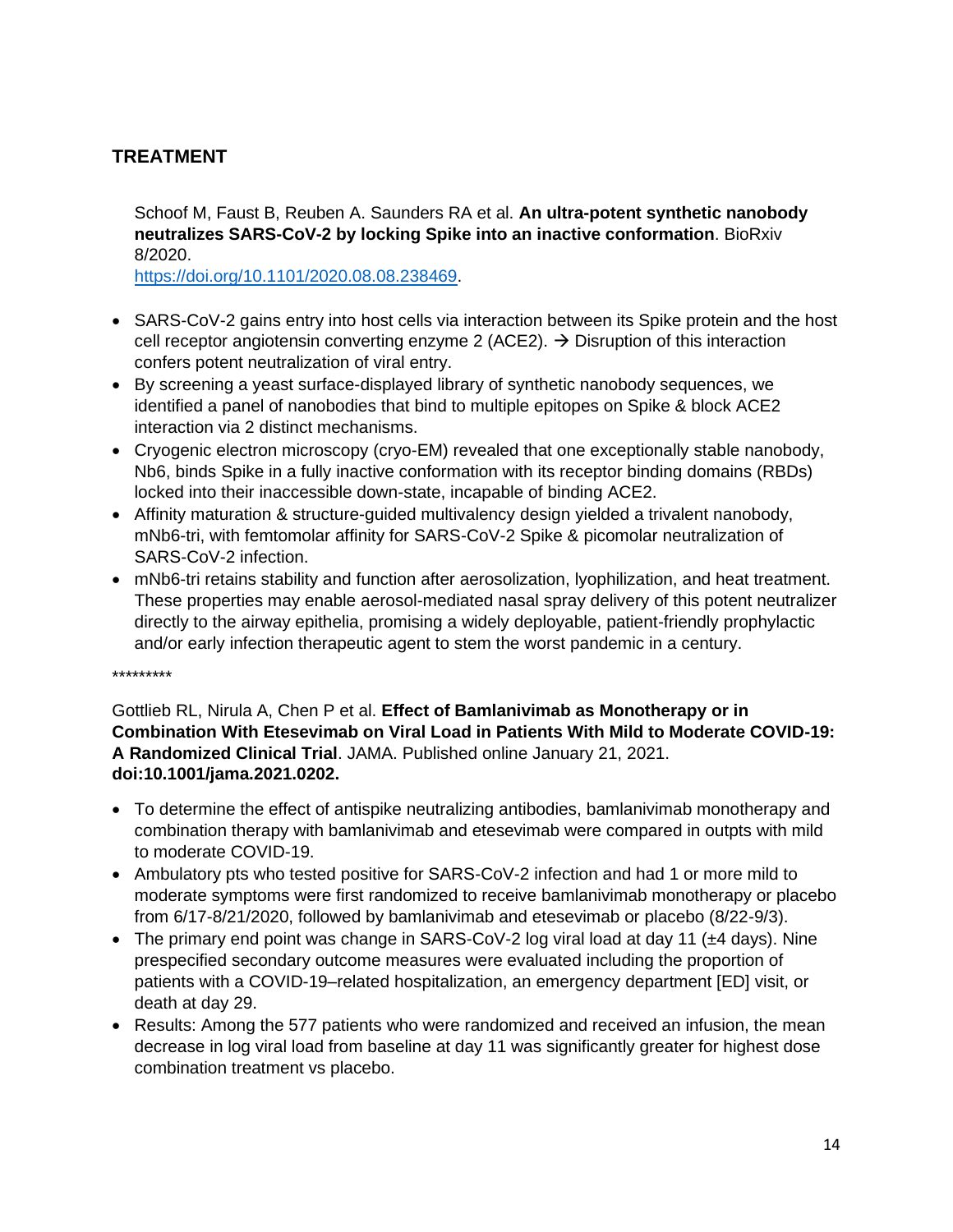- Among the secondary outcome measures, the proportion of patients with COVID-19–related hospitalizations or ED visits was significantly lower for combination treatment.
- Conclusion: Among nonhospitalized patients with mild to moderate COVID-19 illness, treatment with bamlanivimab and etesevimab, compared with placebo, was associated with a statistically significant reduction in SARS-CoV-2 viral load at day 11; no significant difference in viral load reduction was observed for bamlanivimab monotherapy.

\*\*\*\*\*\*\*\*\*\*

Horby PW, Campbell M, Staplin N et al. **Tocilizumab in patients admitted to hospital with COVID-19 (RECOVERY): preliminary results of a randomised, controlled, open-label, platform trial**. medRxiv – posted 2/11/2021. **doi: [https://doi.org/10.1101/2021.02.11.21249258.](https://doi.org/10.1101/2021.02.11.21249258)**

- Between 4/23/2020 & 1/25/2021, 4116 adults were included in the assessment of tocilizumab, including 562 (14%) patients receiving invasive mechanical ventilation, 1686 (41%) receiving non-invasive respiratory support, and. 1868 (45%) receiving no respiratory support other than oxygen. 3385 (82%) patients were receiving systemic corticosteroids at randomisation.
- RESULTS: Overall, 596 (29%) of 2022 pts allocated to tocilizumab and 694 (33%) of 2094 pts allocated to usual care died within 28 days (rate ratio 0.86; 95% confidence interval [CI] 0.77-0.96; p=0.007).
- Consistent results were seen in all pre-specified subgroups of pts, including those receiving systemic corticosteroids: Pts allocated to tocilizumab were more likely to be discharged from hospital alive within 28 days (54% vs. 47%; rate ratio 1.23; 95% CI 1.12-1.34; p<0.0001); among those not receiving invasive mechanical ventilation at baseline, pts allocated tocilizumab were less likely to reach the composite endpoint of invasive mechanical ventilation or death (33% vs. 38%; risk ratio 0.85; 95% CI 0.78-0.93; p=0.0005).
- INTERPRETATION: In hospitalized COVID-19 patients with hypoxia and systemic inflammation, tocilizumab improved survival and other clinical outcomes regardless of the level of respiratory support received and in addition to the use of systemic corticosteroids.

\*\*\*\*\*\*\*\*\*

Thomas S, Patel D, Bittel B, et al. **Effect of High-Dose Zinc and Ascorbic Acid Supplementation vs Usual Care on Symptom Length and Reduction Among Ambulatory Patients With SARS-CoV-2 Infection: The COVID A to Z Randomized Clinical Trial**. JAMA Netw Open. 2021;4(2):e210369. **doi:10.1001/jamanetworkopen.2021.0369**

- To examine whether high-dose zinc and/or high-dose ascorbic acid reduce the severity or duration of symptoms compared with usual care among ambulatory pts with SARS-CoV-2 infection, a multicenter, single health system RCT enrolled 214 adult pts with a PCRconfirmed diagnosis of SARS-CoV-2 infection who received outpt care in sites in Ohio and Florida between 4/27 and 10/14/2020.
- Pts were randomized in a 1:1:1:1 allocation ratio to receive either 10 days of zinc gluconate (50 mg), ascorbic acid (8000 mg), both agents, or standard of care.
- The primary end point was the number of days required to reach a 50% reduction in symptoms, including severity of fever, cough, shortness of breath, and fatigue (rated on a 4 point scale for each symptom). Secondary end points included days required to reach a total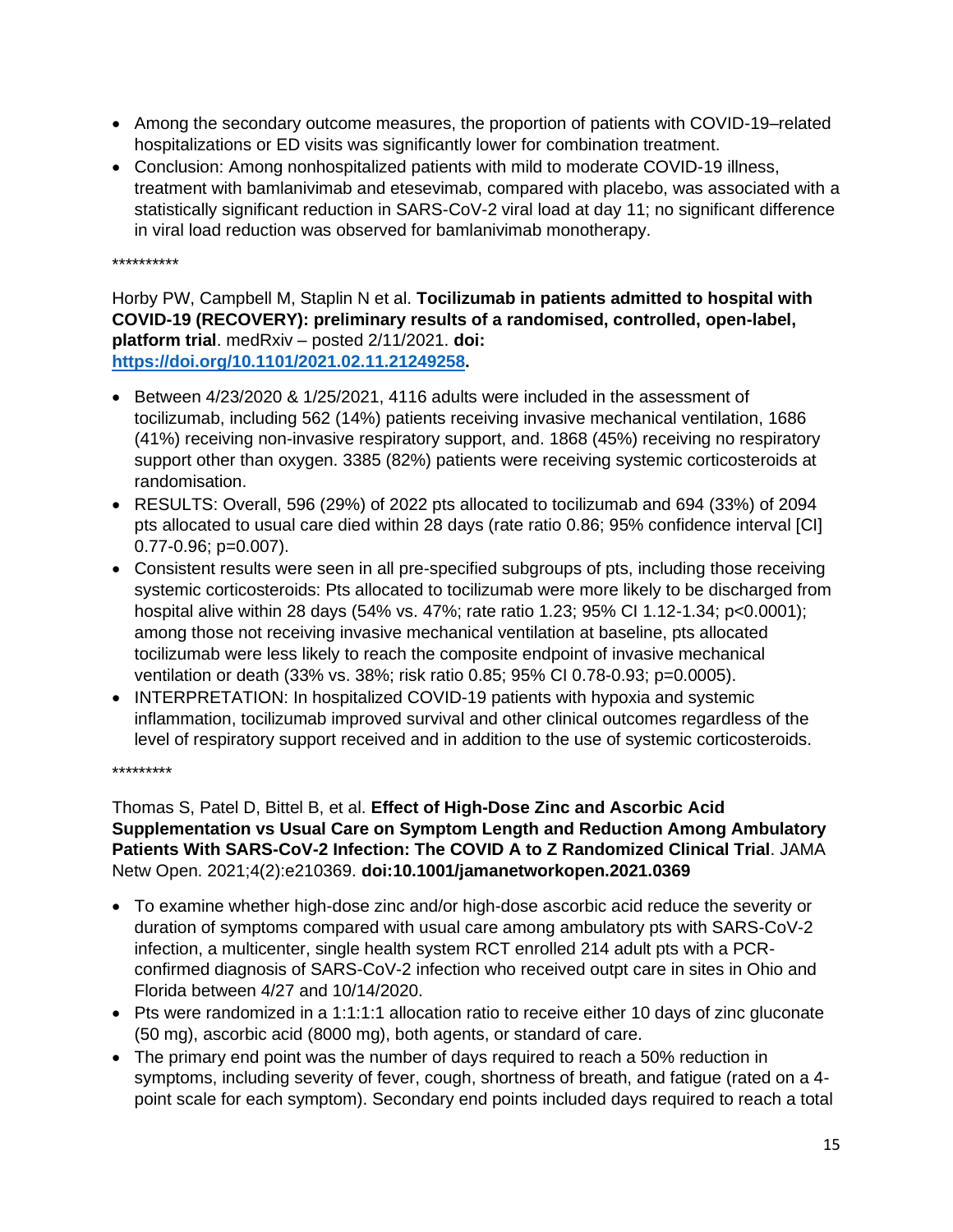symptom severity score of 0, cumulative severity score at day 5, hospitalizations, deaths, adjunctive prescribed medications, and adverse effects of the study supplements.

- RESULTS: A total of 214 pts were randomized, with a mean (SD) age of 45.2 (14.6) years and 132 (61.7%) women. The study was stopped for a low conditional power for benefit with no significant difference among the 4 groups for the primary end point. Pts who received usual care without supplementation achieved a 50% reduction in symptoms at a mean (SD) of 6.7 (4.4) days compared with 5.5 (3.7) days for the ascorbic acid group, 5.9 (4.9) days for the zinc gluconate group, and 5.5 (3.4) days for the group receiving both (overall  $P = .45$ ). There was no significant difference in secondary outcomes among the treatment groups.
- CONCLUSIONS: In this randomized clinical trial of ambulatory pts diagnosed with SARS-CoV-2 infection, treatment with high-dose zinc gluconate, ascorbic acid, or a combination of the 2 supplements did not significantly decrease the duration of symptoms compared with standard of care.

\*\*\*\*\*\*\*\*\*\*

#### Rentsch CT, Beckham JA, Tomlinson L et al. **Early initiation of prophylactic anticoagulation for prevention of coronavirus disease 2019 mortality in patients admitted to hospital in the United States: cohort study.** BMJ 2021; 372:n311. (Published 11 February 2021) **doi: https://doi.org/10.1136/bmj.n311**

- To evaluate whether early initiation of prophylactic anticoagulation compared with no anticoagulation was associated with decreased risk of death among pts admitted to hospital with COVID-19 in the US, all 4297 pts admitted to VA hospitals from 1 March to 31 July 2020 with laboratory confirmed SARS-CoV-2 infection and without a history of anticoagulation were enrolled.
- The main outcome was 30 day mortality. Secondary outcomes were inpatient mortality, initiating therapeutic anticoagulation (a proxy for clinical deterioration, including thromboembolic events), and bleeding that required transfusion.
- RESULTS: Of 4297 patients admitted to hospital with COVID-19, 3627 (84.4%) received prophylactic anticoagulation within 24 hours of admission. More than 99% (n=3600) of treated patients received subcutaneous heparin or enoxaparin. 622 deaths occurred within 30 days of hospital admission, 513 among those who received prophylactic anticoagulation. Most deaths (510/622, 82%) occurred during hospital stay.
- Using inverse probability of treatment weighted analyses, the cumulative incidence of mortality at 30 days was 14.3% (95% confidence interval 13.1% to 15.5%) among those who received prophylactic anticoagulation and 18.7% (15.1% to 22.9%) among those who did not. Compared with pts who did not receive prophylactic anticoagulation, those who did had a 27% decreased risk for 30 day mortality (hazard ratio 0.73, 95% confidence interval 0.66 to 0.81). Similar associations were found for inpatient mortality and initiation of therapeutic anticoagulation.
- Receipt of prophylactic anticoagulation was not associated with increased risk of bleeding that required transfusion (hazard ratio 0.87, 0.71 to 1.05).
- CONCLUSIONS: Early initiation of prophylactic anticoagulation compared with no anticoagulation among pts admitted to hospital with COVID-19 was associated with a decreased risk of 30 day mortality and no increased risk of serious bleeding events. These findings provide strong real-world evidence to support the use of prophylactic anticoagulation as initial treatment for pts with COVID-19 on hospital admission.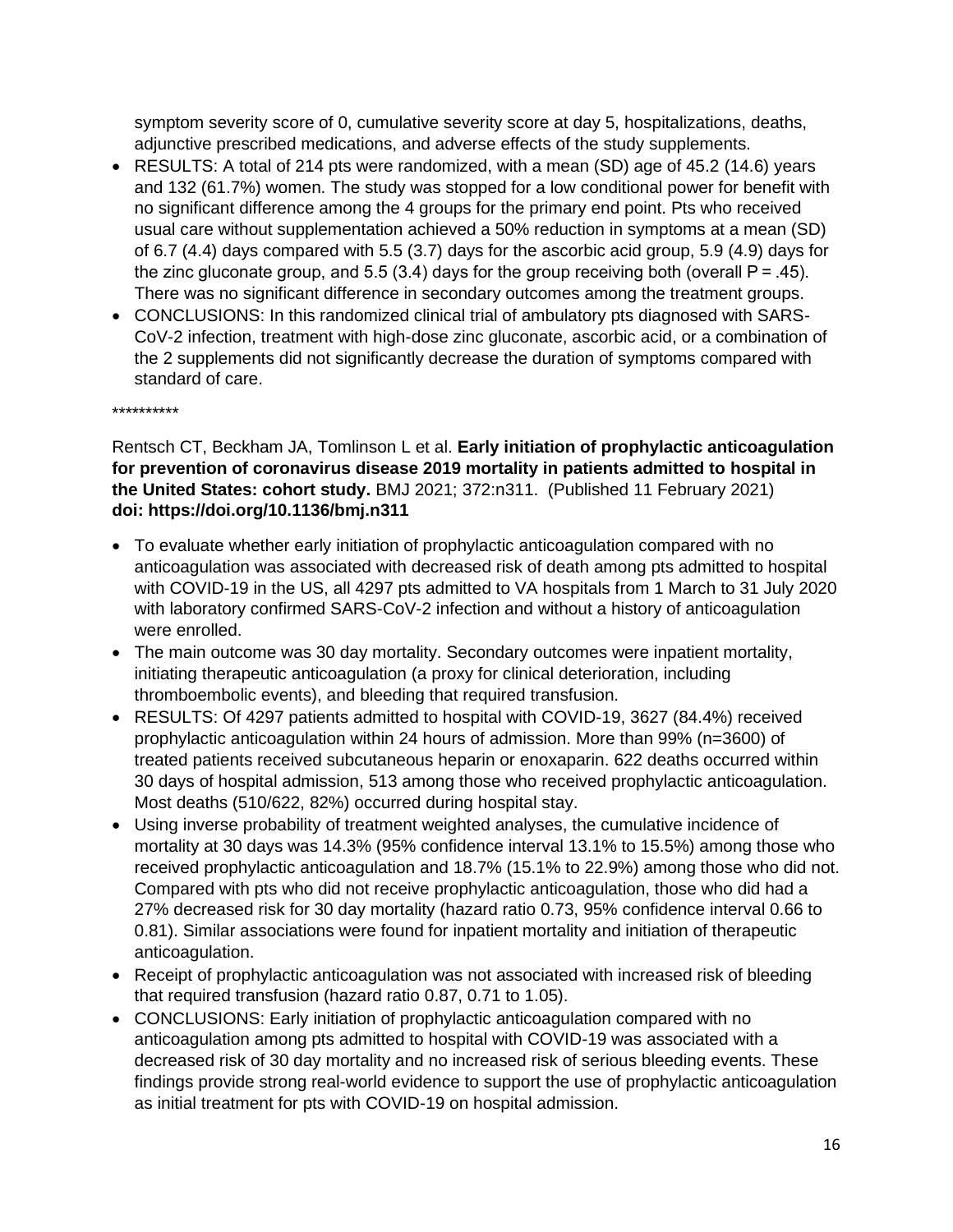\*\*\*\*\*\*\*\*\*\*

Murai IH, Fernandes AL, Sales LP et al. **Effect of a Single High Dose of Vitamin D3 on Hospital Length of Stay in Patients with Moderate to Severe COVID-19: A Randomized Clinical Trial.** JAMA. Published online February 17, 2021. **doi:10.1001/jama.2020.26848**.

- To investigate the effect of a single 200,000 IU dose of vitamin D3 on hospital length of stay in 420 hospitalized pts with COVID-19, a multicenter, double-blind, randomized, placebocontrolled trial was conducted in 2 sites from 6/2-8/27/2020.
- The primary outcome was length of stay = time from randomization to hospital discharge. Prespecified secondary outcomes included mortality during hospitalization; ICU admissions; # of pts who required mechanical ventilation/ duration of mechanical ventilation; and serum levels of 25-hydroxyvitamin D, total calcium, creatinine, and C-reactive protein.
- RESULTS: Of 237 includeded pts, median length of stay was not significantly different between the vitamin D3 (7.0 [4.0-10.0] days) and placebo groups (7.0 [5.0-13.0] days) (logrank P = .59; unadjusted hazard ratio for hospital discharge, 1.07 [95% CI, 0.82-1.39];  $P = .62$ ).
- There were no significant differences between the vitamin D3 group & placebo groups for any secondary outcome.
- CONCLUSIONS: Among hospitalized pts with COVID-19, a single high dose of vitamin D3, compared with placebo, did not significantly reduce hospital length of stay.

\*\*\*\*\*\*\*\*\*

López-Medina E, López P, Hurtado IC, et al. **Effect of Ivermectin on Time to Resolution of Symptoms Among Adults with Mild COVID-19: A Randomized Clinical Trial.** JAMA. Published March 04, 2021. **doi:10.1001/jama.2021.3071**

- To determine whether the anti-parasitic drug ivermectin is an efficacious treatment for mild COVID-19, a double-blind, RCT was conducted at a single site in Cali, Colombia.
- A total of 476 adult pts with mild disease and symptoms for 7 days or fewer (at home or hospitalized) were enrolled between 7/15 and 11/30, 2020, and followed up through December 21, 2020.
- Pts were randomized to receive ivermectin, 300 μg/kg/day for 5 days (n = 200) or placebo  $(n = 200)$ .
- Primary outcome was time to resolution of symptoms within a 21-day follow-up period. Solicited adverse events and serious adverse events were also collected.
- RESULTS: Among 400 randomized pts who were randomized in the primary analysis, 398 (99.5%) completed the trial. Median time to resolution of symptoms was 10 days (IQR, 9-13) in the ivermectin group compared with 12 days (IQR, 9-13) in the placebo group (hazard ratio for resolution of symptoms, 1.07 [95% CI, 0.87 to 1.32];  $P = .53$  by log-rank test). By day 21, 82% in the ivermectin group and 79% in the placebo group had resolved symptoms.
- The most common solicited adverse event was headache, reported by 104 patients (52%) given ivermectin and 111 (56%) who received placebo. The most common serious adverse event was multiorgan failure, occurring in 4 patients (2 in each group).
- CONCLUSION: Among adults with mild COVID-19, a 5-day course of ivermectin, compared with placebo, did not significantly improve the time to resolution of symptoms.

\*\*\*\*\*\*\*\*\*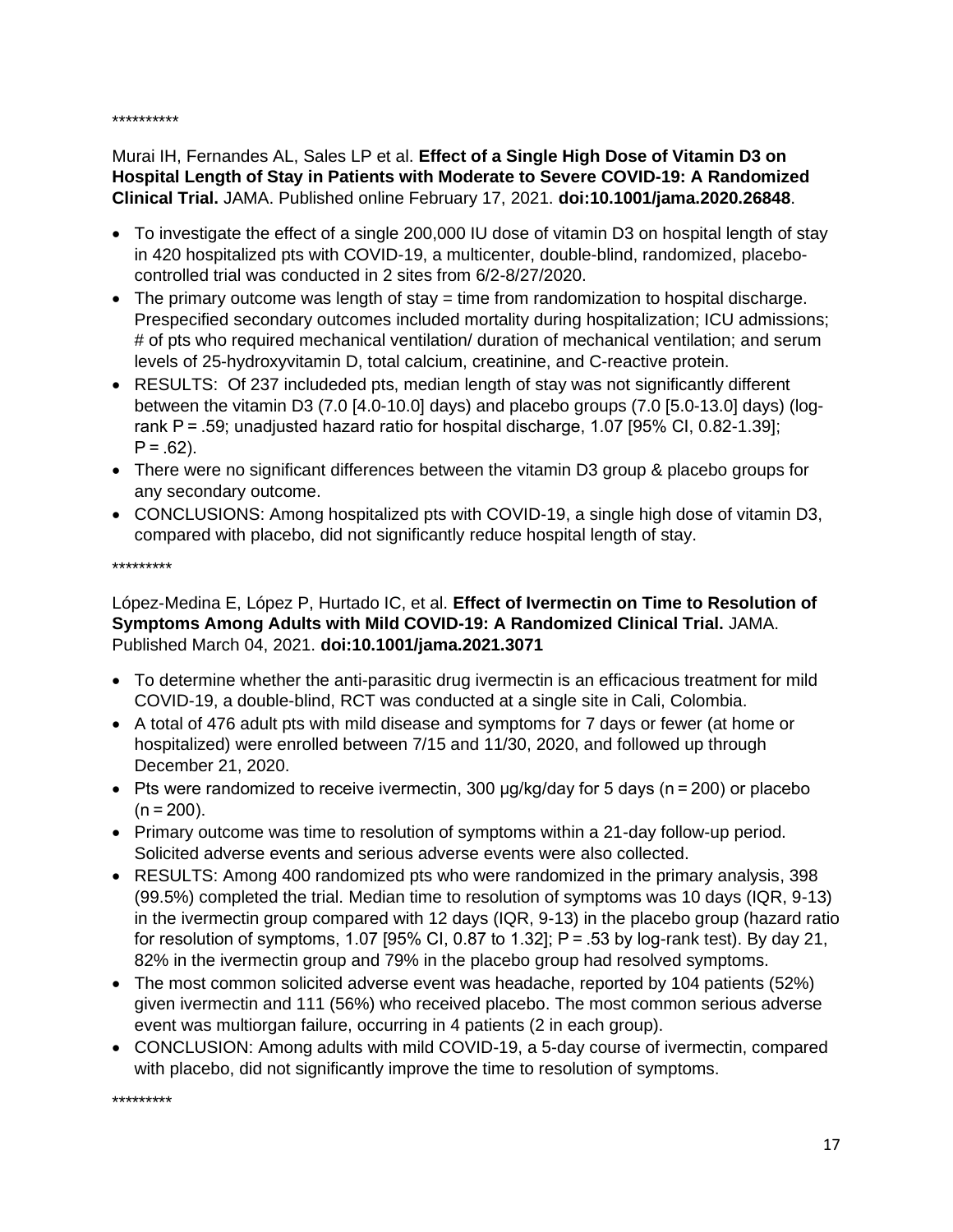## **Intravenous Aviptadil for Critical COVID-19 With Respiratory Failure (COVID-AIV).**

Reported by manufacturer, NeuroRx. Peer-reviewed publication pending.

- Aviptadil (Zyesami), an investigational formulation of vasoactive intestinal peptide delivered by IV infusion was evaluated in a 196-patient randomized trial.
- Primary endpoint of the phase IIb/III trial was defined as recovery from respiratory failure without relapse & discharge from acute care plus survival through a 60 day observation period.
- In a subgroup of 127 pts receiving high-flow nasal cannula support (n=127), those treated with aviptadil acetate had a 71% chance of successful recovery by day 28 compared with 48% of those receiving placebo (P=0.017); this increased to a 75% chance of recovery by day 60 versus 55% in the placebo group (P=0.036).
- 84% of patients in this high flow nasal cannula group receiving the intervention treated at tertiary medical centers survived to day 60 versus 60% of the placebo group (P=0.007).
- Aviptadil is the first COVID-19 therapeutic to demonstrate advantages in both survival and recovery from critical COVID-19 in a randomized, double-blind multicenter trial.

\*\*\*\*\*\*\*\*\*

Chow JH, Khanna AK, Tethireddy S et al. **Aspirin Use Is Associated with Decreased Mechanical Ventilation, Intensive Care Unit Admission, and In-Hospital Mortality in Hospitalized Patients with Coronavirus Disease 2019.** Anesthesia & Analgesia: April 2021 - Volume 132 - Issue 4 - p 930-941 **doi: 10.1213/ANE.0000000000005292**

- To evaluate COVID-19 SEQUELAE, COVID-19 patients admitted to the hospital between March 2020 and July 2020 were abstracted from the multicenter collaborative research DATABASE.
- Four hundred twelve patients were included in the study. Median age was 55 years (IQR, 41–66 yrs), & 59.2% of patients were male. 98 pts (23.7%) received aspirin, while 314 pts (76.3%) did not.
- On unadjusted analysis, patients receiving aspirin had significantly lower rates of mechanical ventilation (35.7% [35/98] aspirin versus 48.4% [152/314] nonaspirin,  $P = .03$ ) and ICU admission (38.8% [38/98] aspirin versus 51.0% [160/314] nonaspirin, P = .04).
- There was no crude difference in in-hospital mortality (26.5% [26/98] aspirin versus 23.2% [73/314] nonaspirin,  $P = .51$ ) between groups.
- In addition, there was no difference in the rate of major bleeding (6.1% aspirin [6/98] versus 7.6% nonaspirin [24/314], P = .61), or overt thrombosis (8.2% [8/98] aspirin versus 8.9% [28/314] nonaspirin,  $P = .82$ ) between groups.
- In this retrospective observational study, aspirin use was associated with a significantly lower rate of mechanical ventilation, intensive care unit (ICU) admission, and in-hospital mortality after controlling for confounding variables.
- CONCLUSIONS: Aspirin may have lung-protective effects and reduce the need for mechanical ventilation, ICU admission, and in-hospital mortality in hospitalized COVID-19 patients.

\*\*\*\*\*\*\*\*\*\*

Grieco DL, Menga LS, Cesarano M et al. **Effect of Helmet Noninvasive Ventilation vs High-Flow Nasal Oxygen on Days Free of Respiratory Support in Patients With COVID-19 and**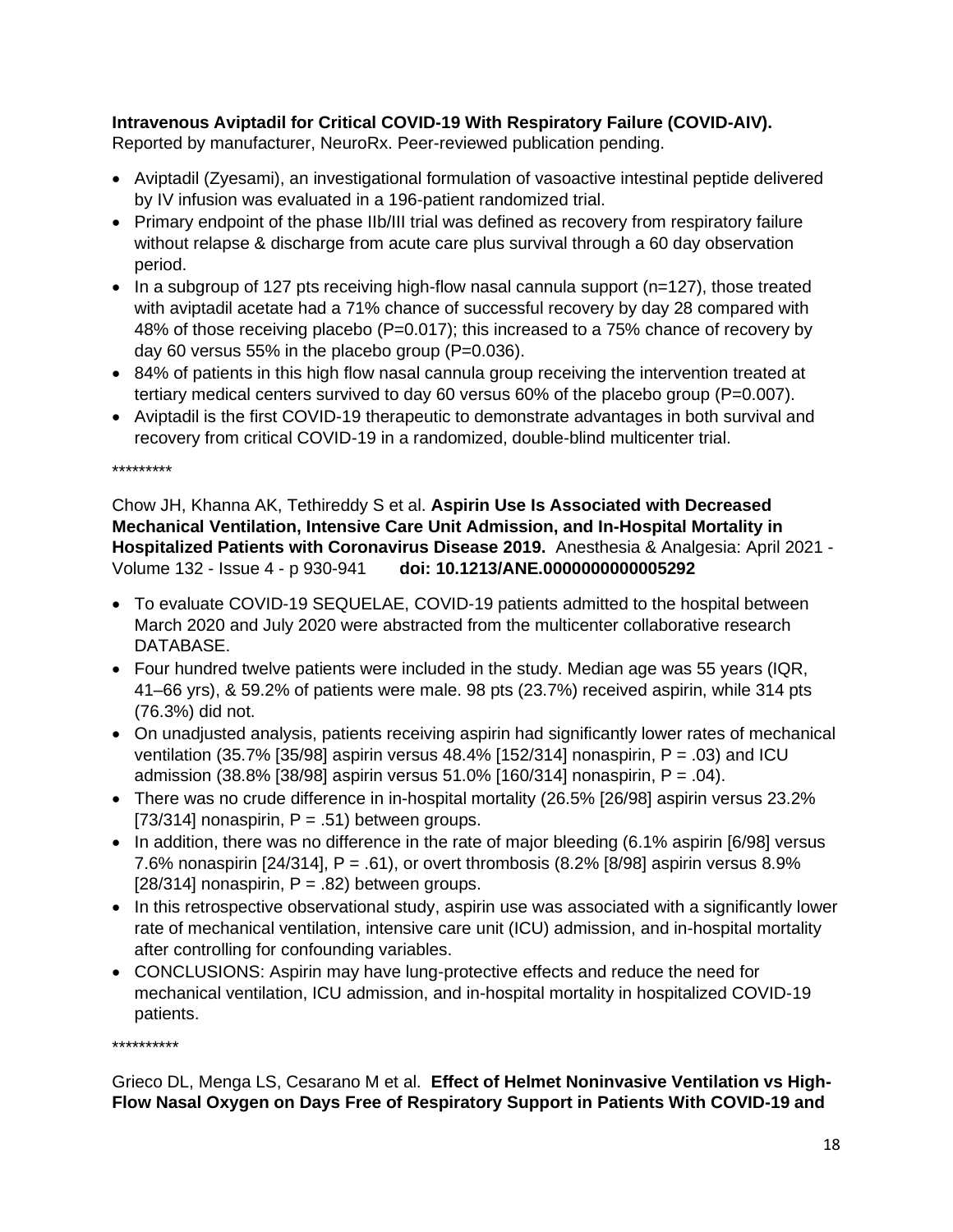#### **Moderate to Severe Hypoxemic Respiratory Failure: The HENIVOT Randomized Clinical Trial.** JAMA. Published online March 25, 2021. **doi:10.1001/jama.2021.4682**

- To assess whether helmet noninvasive ventilation can increase days free of respiratory support in 109 COVID-19 pts with moderate to severe hypoxemic respiratory failure, compared with high-flow nasal oxygen alone, a multi-center RCT was performed in 4 ICUs in Italy between 10 & 12/2020 with end of F/U, 2/11/2021.
- Pts were randomly assigned to receive continuous treatment with helmet noninvasive ventilation (positive end-expiratory pressure, 10-12 cm H2O; pressure support, 10-12 cm H<sub>2</sub>O) for at least 48 hours eventually followed by high-flow nasal O<sub>2</sub> (n = 54) or high-flow O<sub>2</sub> alone (60 L/min) (n = 55).
- Primary outcome was the number of days free of respiratory support within 28 days after enrollment. Secondary outcomes included the proportion of patients who required endotracheal intubation within 28 days from study enrollment, the number of days free of invasive mechanical ventilation at day 28, the number of days free of invasive mechanical ventilation at day 60, in-ICU mortality, in-hospital mortality, 28-day mortality, 60-day mortality, ICU & hospital length of stay.
- RESULTS: 109 pts (99%) completed the trial (median age, 65 years [interquartile range {IQR}, 55-70]; 21 women [19%]). Median days free of respiratory support within 28 days after randomization were 20 (IQR, 0-25) in the helmet group & 18 (IQR, 0-22) in the high-flow nasal O2 group, a difference that was not statistically significant (mean difference, 2 days [95% CI, −2 to 6]; P = .26). The rate of endotracheal intubation was significantly lower in the helmet group than in the high-flow nasal O2 group (30% vs 51%; difference, -21% [95% CI, −38% to −3%]; P = .03). The median number of days free of invasive mechanical ventilation within 28 days was significantly higher in the helmet group than in the high-flow nasal O2 group (28 [IQR, 13-28] vs 25 [IQR 4-28]; mean difference, 3 days [95% CI, 0-7]; P = .04). The rate of in-hospital mortality was 24% in the helmet group and 25% in the high-flow nasal oxygen group (absolute difference, −1% [95% CI, −17% to 15%]; P > .99).
- CONCLUSIONS & RELEVANCE: Among pts with COVID-19 and moderate to severe hypoxemia, treatment with helmet noninvasive ventilation, compared with high-flow nasal O2, resulted in no significant difference in the number of days free of respiratory support within 28 days but significantly fewer HELMET pts required intubation or mechanical ventilation.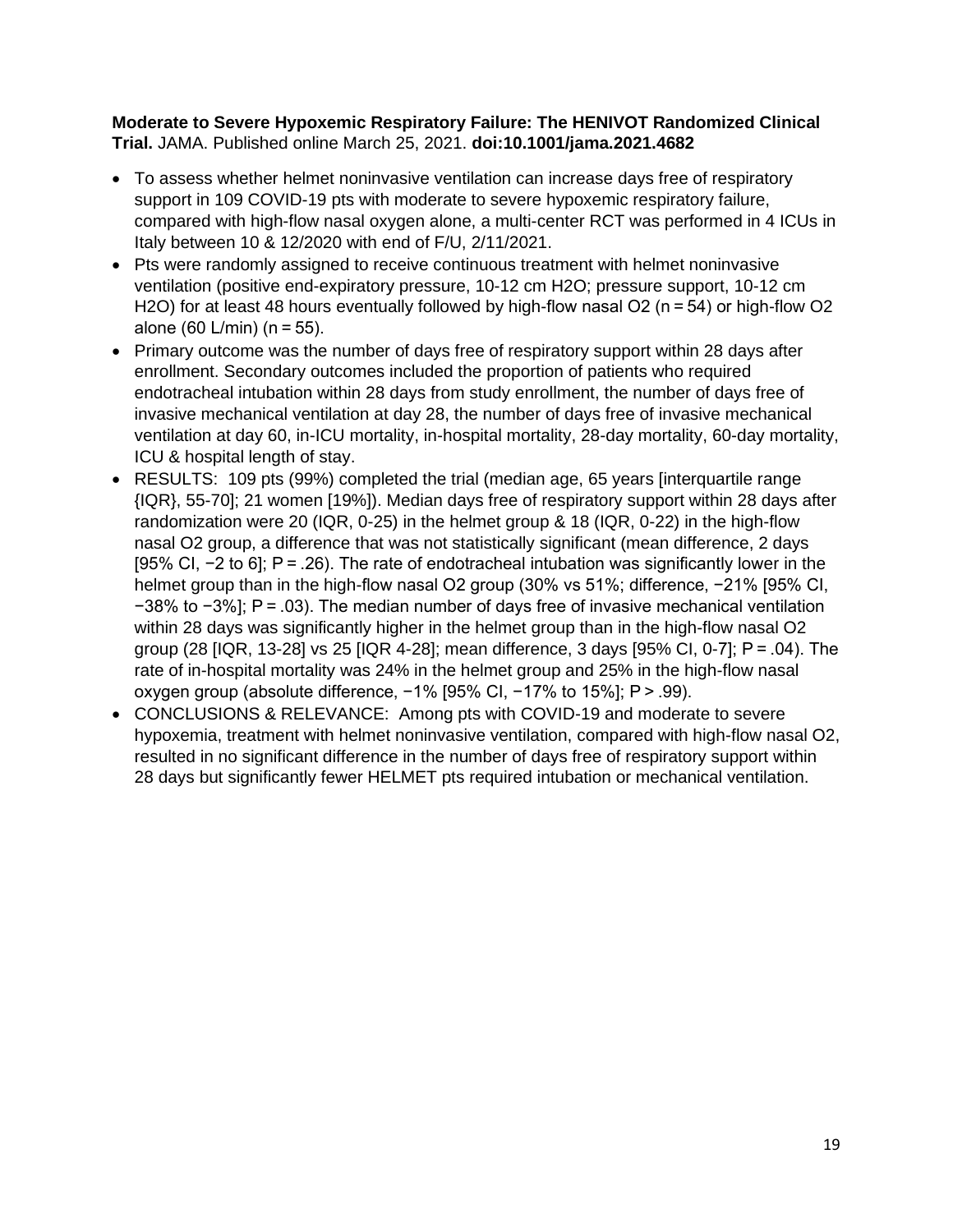# **PREVENTION/ MITIGATION**

Butler-Laporte G, Lawandi A, Schiller I et al. **Comparison of Saliva and Nasopharyngeal Swab Nucleic Acid Amplification Testing for Detection of SARS-CoV-2:** A Systematic Review and Meta-analysis. JAMA Intern Med. Published online January 15, 2021. **doi:10.1001/jamainternmed.2020.8876**.

- To assess the diagnostic accuracy of saliva NAAT for COVID-19, a systematic review of was performed, using all studies with enough data to measure salivary NAAT sensitivity and specificity.
- Results were compared with the standard, imperfect nasopharyngeal swab NAAT as a reference test. To account for the imperfect reference test sensitivity, a Bayesian latent class bivariate model was used for the meta-analysis.
- The search strategy yielded 385 references, and 16 unique studies were identified for quantitative synthesis. Ultimately, 8 peer-reviewed studies and 8 preprints were included in the meta-analyses (5922 unique pts). There was significant variability in pt selection, with 15 studies including ambulatory pts, and 9 exclusively enrolled from an outpatient population with mild or no symptoms.
- RESULTS: In the primary analysis, the saliva NAAT pooled sensitivity was 83.2% (95% credible interval [CrI], 74.7%-91.4%) and the pooled specificity was 99.2% (95% CrI, 98.2%- 99.8%). The nasopharyngeal swab NAAT had a sensitivity of 84.8% (95% CrI,76.8%-92.4%) and a specificity of 98.9% (95% CrI, 97.4%-99.8%). Results were similar in secondary analyses.
- CONCLUSIONS: These results suggest that saliva NAAT diagnostic accuracy is similar to that of nasopharyngeal swab NAAT, especially in the ambulatory setting. These findings support larger-scale research on the use of saliva NAAT as an alternative to nasopharyngeal swabs.
- \*\*\*\*\*\*\*\*

## Wu K, Werner AP, Moliva JI et al. **mRNA-1273 vaccine induces neutralizing antibodies against spike mutants from global SARS-CoV-2 variants**. bioRxiv preprint. **doi: https://doi.org/10.1101/2021.01.25.427948**; January 25, 2021

- Moderna's SARS-CoV-2 vaccine, mRNA-1273, elicits high viral neutralizing titers in Phase 1 trial participants and is highly efficacious in prevention of symptomatic & severe COVID-19 disease.
- To assess the efficacy of the vaccine against SARS-CoV-2 variants with mutations in the spike protein, most recently circulating isolates from the UK (B.1.1.7) and South Africa (B.1.351), neutralization of sera from mRNA-1273 vaccinated clinical trial participants against recombinant VSV-based SARS-CoV-2 PsVN assay with S protein from the original Wuhan-Hu-1 isolate, D614G variant, the B.1.1.7 and B.1.351 variants was assessed.
- Results demonstrate that the antibody response elicited by mRNA-1273 provides similar levels of neutralization against these SARS-CoV-2 S variants as against the Wuhan-Hu-1 (D614) strain.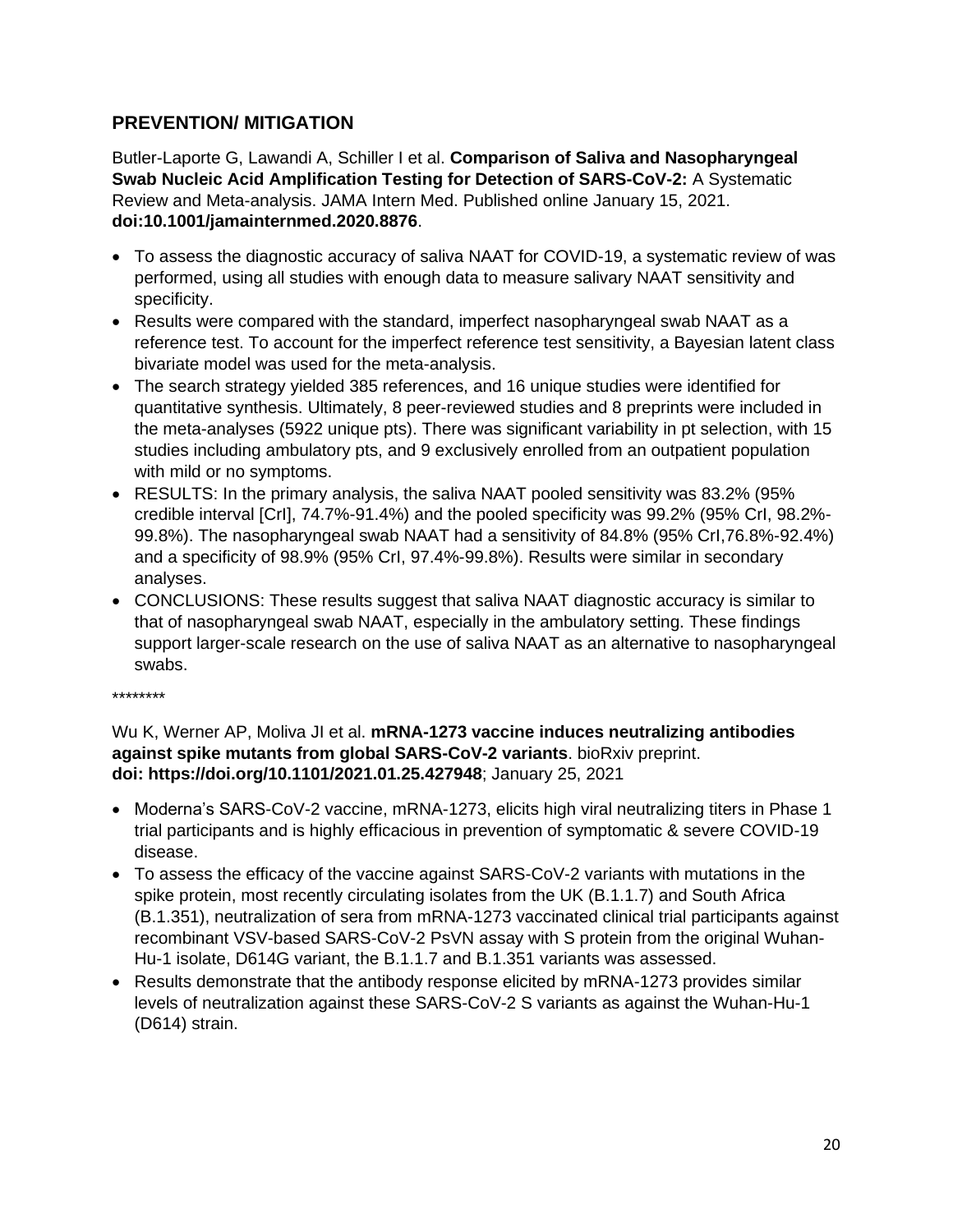• The mutations present in the B.1.1.7 variant (UK), either the complete set of S mutations or thespecific mutations (N501Y, ∆H69∆V70) of key interest had no significant effect on neutralization in any assay. In contrast, a significant decrease in neutralizing titers was measured against both the full set of S mutations and the partial list of RBD mutations in the B.1.351 variant(South Africa).

→ CONCLUSION: mRNA-1273 maintained activity against all circulating strain variants tested to date, and only the B.1.351 variant showed reduced neutralizing titers, as assessed from vaccinated human and NHP sera.

\*\*\*\*\*\*\*\*\*\*

#### Logunov DY, Dolzhikova IV, Shcheblyakov DV et al. **Safety and efficacy of an rAd26 and rAd5 vector-based heterologous prime-boost COVID-19 vaccine: an interim analysis of a randomized controlled phase 3 trial in Russia.** The Lancet. February 02, 2021 **DOI:https://doi.org/10.1016/S0140-6736(21)00234-8**

- A heterologous recombinant adenovirus (rAd)-based vaccine, Gam-COVID-Vac (Sputnik V), showed a good safety profile and induced strong humoral and cellular immune responses in participants in phase 1/2 clinical trials. Here, we report preliminary results on the efficacy and safety of Gam-COVID-Vac from the interim analysis of this phase 3 trial.
- A randomized, double-blind, placebo-controlled, phase 3 trial was performed at 25 hospitals and polyclinics in Moscow, Russia. Participants were randomly assigned (3:1) to receive vaccine or placebo, with stratification by age group. The vaccine was administered (0·5 mL/dose) intramuscularly in a prime-boost regimen: a 21-day interval between the first dose (rAd26) and the second dose (rAd5), both vectors carrying the gene for the full-length SARS-CoV-2 glycoprotein S.
- The primary outcome was the proportion of participants with PCR-confirmed COVID-19 from day 21 after receiving the first dose. Serious adverse events were assessed in all participants who had received at least one dose at the time of database lock, and rare adverse events were assessed in all participants who had received two doses.
- RESULTS: Between Sept 7 and Nov 24, 2020, 21 977 adults were randomly assigned to the vaccine group (n=16 501) or the placebo group (n=5476). 19 866 received two doses of vaccine or placebo and were included in the primary outcome analysis. From 21 days after the first dose of vaccine (the day of dose 2), 16 (0 $\cdot$ 1%) of 14 964 participants in the vaccine group and 62 (1·3%) of 4902 in the placebo group were confirmed to have COVID-19; vaccine efficacy was 91·6% (95% CI 85·6–95·2).
- Adverse events occurred at the same frequency in both groups.
- CONCLUSION: This interim analysis of the phase 3 trial of Gam-COVID-Vac showed 91·6% efficacy against COVID-19; the vaccine was well tolerated in a large cohort.

#### \*\*\*\*\*\*\*\*\*\*

Hall V, Foulkes S, Charlett A et al. **Do antibody positive healthcare workers have lower SARS-CoV-2 infection rates than antibody negative healthcare workers? Large multicentre prospective cohort study (the SIREN study), England: June to November 2020.** MedRXiv; Published Jan 15, 2021.

**[https://doi.org/10.1101/2021.01.13.21249642.](https://doi.org/10.1101/2021.01.13.21249642)**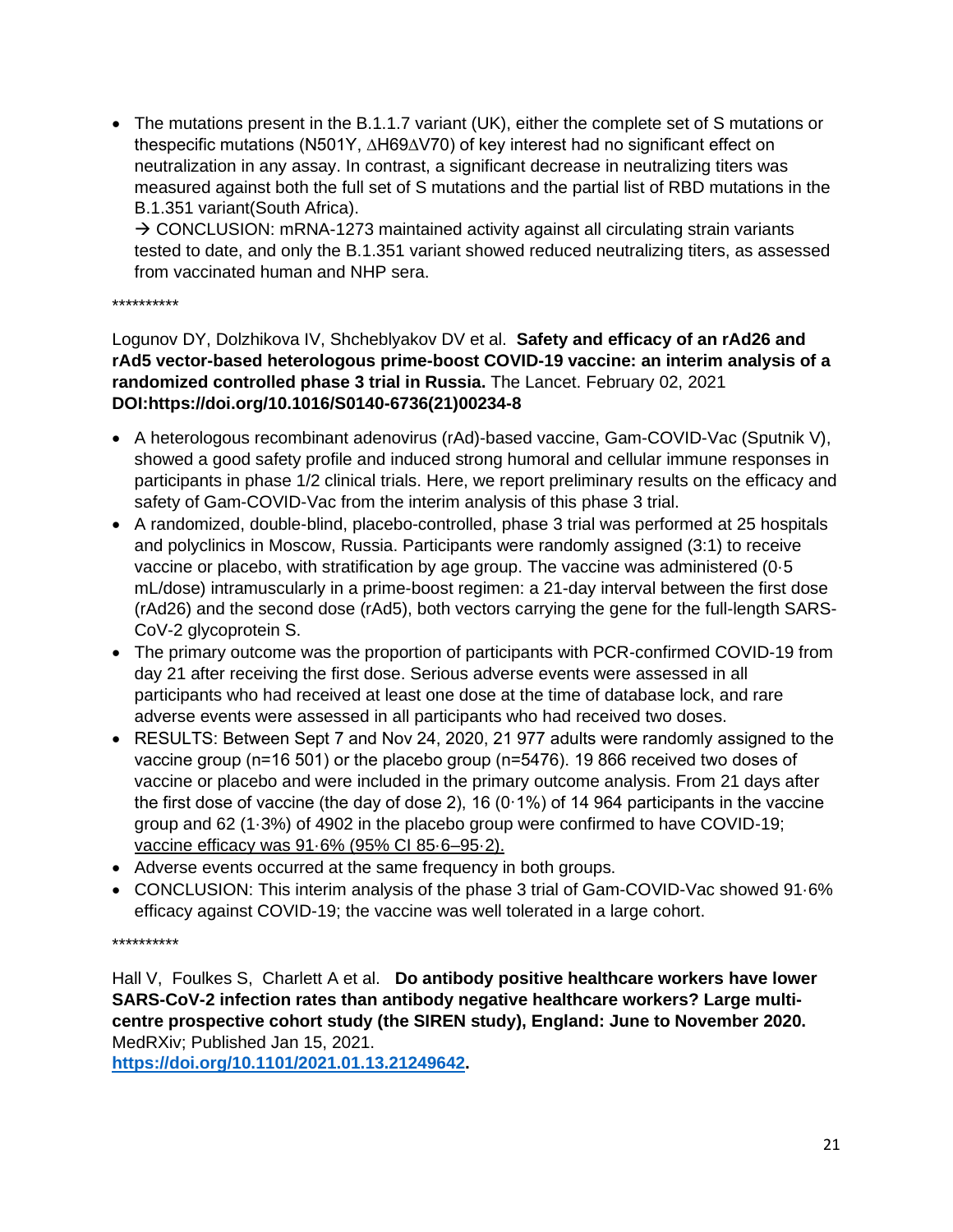- To assess duration & protection of antibodies to SARS-CoV-2, PCR, antibody (Ab) testing & clinical F/U for COVID-19 were performed prospectively every 2-4 weeks in 20,787 volunteers. At enrolment, participants were assigned to either the positive cohort (Ab positive or prior PCR/Ab test positive) or negative cohort (Ab negative, not previously known to be PCR/Ab positive).
- FINDINGS: Between 6/18 & 9/11/2020, 44 reinfections (2 probable, 42 possible) were detected in the baseline positive cohort of 6,614 participants, collectively contributing 1,339,078 days of follow-up. This compares with 318 new PCR positive infections and 94 antibody seroconversions in the negative cohort of 14,173 participants, contributing 1,868,646 days of follow-up.
- The incidence density per 100,000 person days was 3.3 reinfections in the positive cohort, compared with 22.4 new PCR confirmed infections in the negative cohort. The adjusted odds ratio was 0.17 for all reinfections (95% CI 0.13-0.24) compared to PCR confirmed primary infections. The median interval between primary infection and reinfection was over 160 days.
- $\rightarrow$  A prior history of SARS-CoV-2 infection was associated with an 83% lower risk of infection, with median protective effect observed five months following primary infection.

\*\*\*\*\*\*\*\*\*

Brooks JT, Beezhold DH, Noti JD, et al. **Maximizing Fit for Cloth and Medical Procedure Masks to Improve Performance and Reduce SARS-CoV-2 Transmission and Exposure, 2021.** MMWR Morb Mortal Wkly Rep. ePub: 10 February 2021. DOI: [http://dx.doi.org/10.15585/mmwr.mm7007e1.](http://dx.doi.org/10.15585/mmwr.mm7007e1)

- To evaluate changes in mask fit to improve performance, the CDC assessed the impact of 1) double masking and 2) knotting and tucking the medical procedure mask, on the amount of particles emitted during a cough.
- A pliable elastomeric headform was used to simulate a person coughing by producing aerosols from a mouthpiece. The effectiveness of three mask configurations to block these aerosols was assessed: a three-ply medical procedure mask alone, a three-ply cloth cotton mask alone, and the three-ply cloth mask covering the three-ply medical procedure mask (double masking).
- The second experiment assessed how effectively the two modifications to medical procedure masks reduced exposure to aerosols emitted during a period of breathing. Ten mask combinations, using various configurations of no mask, double masks, and unknotted or knotted and tucked medical procedure masks, were assessed.
- A knotted and tucked medical procedure mask is created by bringing together the corners and ear loops on each side, knotting the ears loops together where they attach to the mask, and then tucking in and flattening the resulting extra mask material to minimize the side gaps.
- A modified simulator with two pliable elastomeric headforms (a source and a receiver) was used to simulate the receiver's exposure to aerosols produced by the source during quiet breathing, light work, & moderate work. For each masking configurations, three 15-minute runs were completed.
- RESULTS: The first experiment demonstrated that the unknotted medical procedure mask alone blocked 42.0% of the particles from a simulated cough (standard deviation  $[SD] =$ 6.70), and the cloth mask alone blocked  $44.3\%$  (SD = 14.0). The combination of the cloth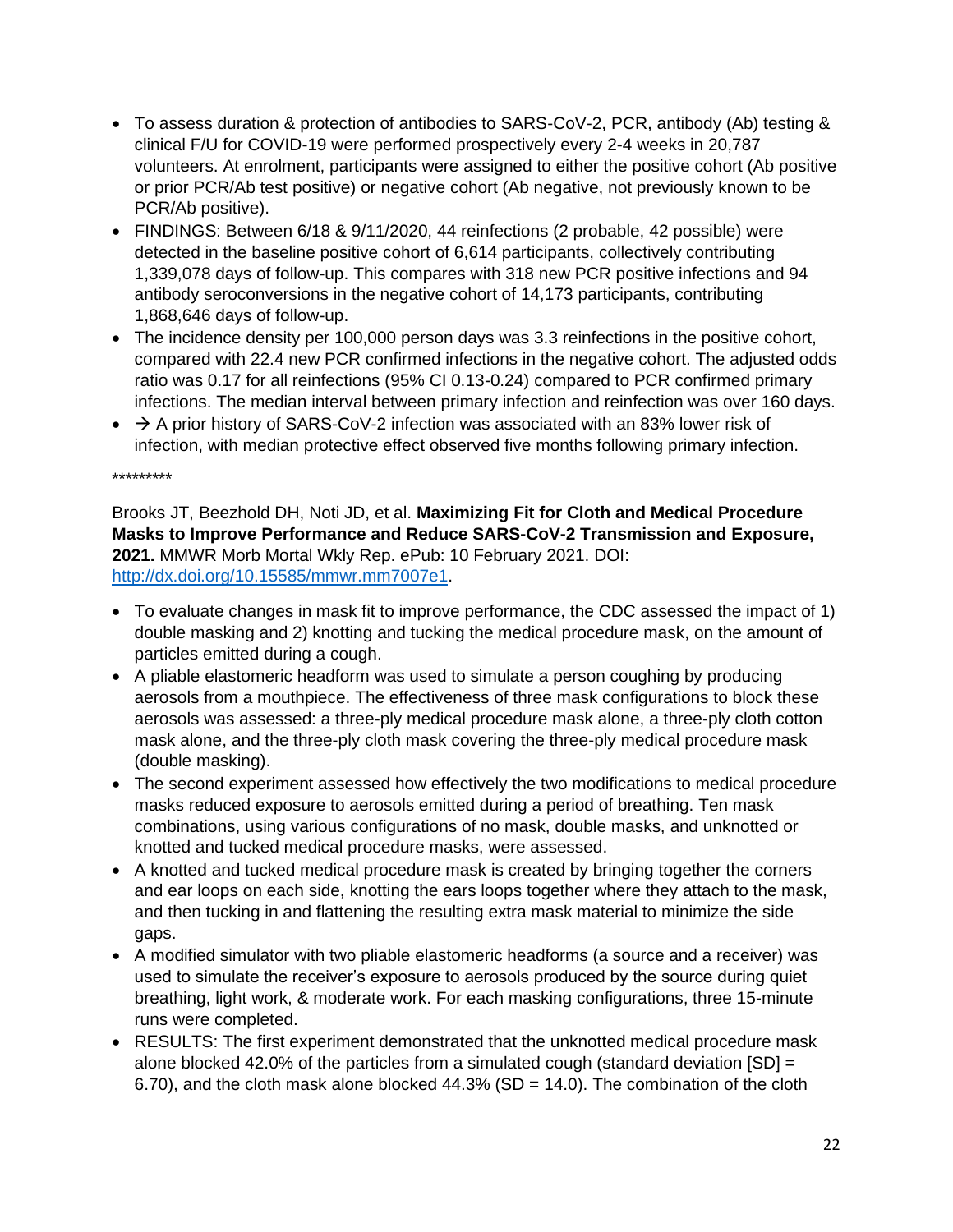mask covering the medical procedure mask (double mask) blocked 92.5% of the cough particles  $(SD = 1.9)$ .

• In the second experiment, adding a cloth mask over the source medical procedure mask or knotting and tucking the medical procedure mask reduced the cumulative exposure of the unmasked receiver by 82.2% (SD =  $0.16$ ) and 62.9% (SD =  $0.08$ ), respectively. When the source was unmasked and the receiver was fitted with the double mask or the knotted and tucked medical procedure mask, the receiver's cumulative exposure was reduced by 83.0%  $(SD = 0.15)$  and 64.5%  $(SD = 0.03)$ , respectively. When the source and receiver were both fitted with double masks or knotted and tucked masks, the cumulative exposure of the receiver was reduced  $96.4\%$  (SD = 0.02) and  $95.9\%$  (SD = 0.02), respectively.

\*\*\*\*\*\*\*\*\*

Voysey M, Costa C, Madhi SA et al. Shabir A. **Single dose administration and the influence of the timing of the booster dose on immunogenicity and efficacy of ChAdOx1 nCoV-19 (AZD1222) Vaccine.** The Lancet Preprints, January 2021. **<https://ssrn.com/abstract=3777268>**

- The timing of the booster dose of Astra Zeneca's CoV-19 vaccine is important because proof that a longer delay does not affect immunogenicity would free up doses for use as primers when COVID-19 vaccines are in short supply. This analysis of the AZD1222 vaccine trial evaluates immunogenicity when the booster dose is given after 12 weeks.
- RESULTS: (1) The primary analysis of overall vaccine efficacy >14 days after the second dose based on the prespecified criteria was 66.7% (57.4%, 74.0%). There were no hospitalizations in the ChAdOx1 nCoV-19 group after the initial 21 day exclusion period, and 15 in the control group. (2) Vaccine efficacy after a single standard dose of vaccine from day 22 to day 90 post vaccination was 76% (59%, 86%), and protection did not wane during this initial 3 month period. These observations are supported by immunogenicity data which showed binding antibody responses more than 2-fold higher after an interval of 12 or more weeks compared with and interval of less than 6 weeks GMR 2.19 (2.12, 2.26) in those who were 18-55 years of age. Analysis of weekly nasal cultures for SARS-CoV-2 showed overall cases of any PCR+ were reduced by 67% (95%CI 49%, 78%) after a single SD vaccine suggesting the potential for a substantial reduction in transmission
- CONCLUSION: With ChAdOx1 nCoV-19 higher vaccine efficacy is obtained with a longer interval between the first and second dose, and a single dose of vaccine is highly efficacious in the first 90 days. Preliminary data also suggest the potential for a substantial reduction in transmission.

\*\*\*\*\*\*\*\*\*

Levine-Tiefenbrun M, Yelin I, Katz R et al. **Decreased SARS-CoV-2 viral load following vaccination.** medRxiv 2021; posted Feb 8, 2021. [https://doi.org/10.1101/2021.02.06.21251283.](https://doi.org/10.1101/2021.02.06.21251283)

- To analyze the effect of vaccination on viral loads in COVID-19 post-vaccination, we retrospectively collected and analyzed the RT-qPCR test measurements of the 3 viral genes, E, N and RdRp for positive post-vaccination tests performed between December 23rd 2020 and January 25th 2021 (n=2,897 patients)
- Results in vaccinated subjects were compared to results in unvaccinated subjects during the same time period, matched for age and sex.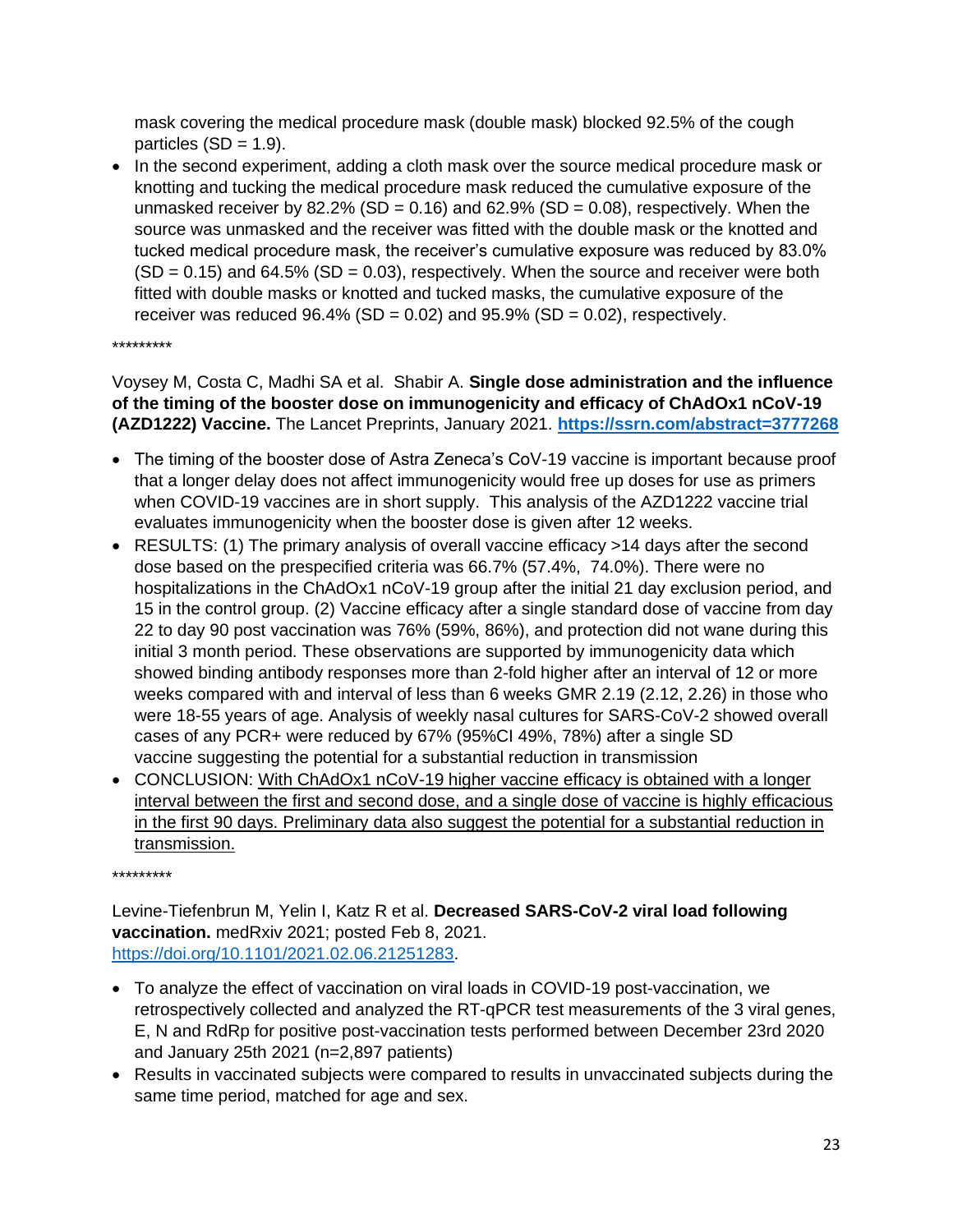- Viral load was significantly lower in vaccinated subjects beginning 12 days or longer post vaccination.
- Analyzing positive SARS-CoV-2 test results following vaccination, we find that the viral load is reduced 4-fold for infections occurring 12-28 days after the first dose of vaccine. These reduced viral loads support lower infectiousness, further contributing to vaccine impact on virus spread.
- CONCLUSION: Results show that infections occurring 12 days or longer following vaccination have significantly reduced viral loads, potentially affecting viral shedding and contagiousness as well as severity of disease.

\*\*\*\*\*\*\*\*\*

KIM H, Hegde S, LaFiur C et al. **Access to personal protective equipment in exposed healthcare workers and COVID-19 illness, severity, symptoms and duration: a population-based case-control study in six countries.** BMJ Glob Health. 2021; 6(1): e004611. Published online 1/28/2021.

## **doi: 10.1136/bmjgh-2020-004611**

- To assess the risk, severity & duration of COVID-19 in relation to access to PPE, at-risk healthcare workers (HCWs) (physicians & nurses) from a provider network in 6 countries (the UK, Germany, France, Italy, Spain, USA) were identified based on adult medical specialties with frequent & close contact with pts with COVID-19.
- Exposed HCWs completed a detailed questionnaire including demographics, medical, social and lifestyle factors. COVID-19 cases were defined as COVID-19 symptoms (fever, cough, fatigue, loss of taste or smell) and asymptomatic COVID-19 test positive cases.
- RESULTS: Among 2884 exposed HCWs (94% MDs/6% RNs/PAs), there were 514 reports of COVID-19 illness and 54 asymptomatic COVID-19 test positive cases. COVID-19 risk was significantly associated with close contact with COVID-19 cases in & outside the workplace, number of work shifts and hours worked per week.
- Limited access to PPE compared with access to a fresh mask, gown, gloves & face shield with each pt encounter was associated with a 2.2-fold to 22-fold increased risk of reporting COVID-19 symptoms (p<0.0001), a pattern consistent across all six countries.
- Limited access to PPE was associated with symptom duration greater than 2 weeks & the presence of moderate to severe symptoms such as difficulty breathing, abnormal chest Xray, low oxygen saturations, respiratory distress and acute lung injury.
- CONCLUSION: In six countries, less access to PPE was strongly associated with increased risk of reporting COVID-19 illness & more prolonged & severe disease course in frontline HCWs.

\*\*\*\*\*\*\*\*\*

Van den Berg P, Schecter-Perkins EM, Jack RS et al. **Effectiveness of three versus six feet of physical distancing for controlling spread of COVID-19 among primary and secondary students and staff: A retrospective, state-wide cohort study.** Clinical Infectious Diseases, March 10,2021. <https://doi.org/10.1093/cid/ciab230>

• STUDY DESIGN: Community incidence rates of SARS-CoV-2, SARS-CoV-2 cases among students in grades K-12 and staff participating in-person learning and district infection control plans were linked. Incidence rate ratios (IRR) for students and staff members in districts with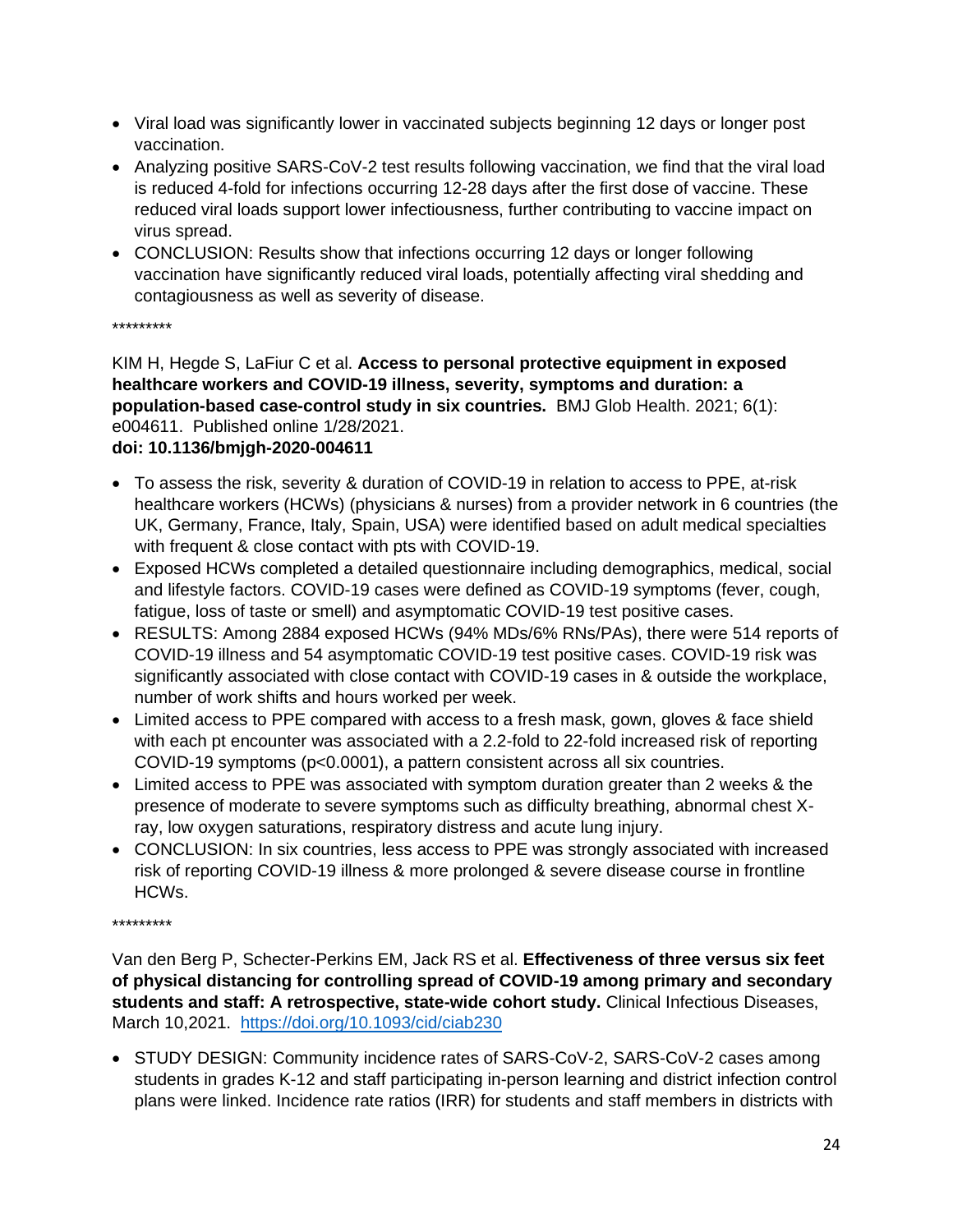**≥3** versus **≥6** feet of physical distancing were estimated using log-binomial regression; models adjusted for community incidence are also reported.

- RESULTS: Among 251 eligible school districts, 537,336 students and 99,390 staff attended in-person instruction during the 16-week study period, representing 6,400,175 student learning weeks and 1,342,574 staff learning weeks. Student case rates were similar in the 242 districts with ≥3 feet versus ≥6 feet of physical distancing between students (IRR, 0.891, 95% CI, 0.594-1.335); results were similar after adjusting for community incidence (adjusted IRR, 0.904, 95% CI, 0.616-1.325). Cases among school staff in districts with ≥3 feet versus ≥6 feet of physical distancing were also similar (IRR, 1.015, 95% CI, 0.754-1.365).
- CONCLUSIONS: Lower physical distancing policies can be adopted in school settings with masking mandates without negatively impacting student or staff safety.

\*\*\*\*\*\*\*\*\*\*

Thompson MG, Burgess JL, Naleway AL et al. I**nterim Estimates of Vaccine Effectiveness of BNT162b2 and mRNA-1273 COVID-19 Vaccines in Preventing SARS-CoV-2 Infection Among Health Care Personnel, First Responders, and Other Essential and Frontline Workers — Eight U.S. Locations, December 2020–March 2021**. MMWR 2021; Early Release/ March 29, 2021. **http://dx.doi.org/10.15585/mmwr.mm7013e3**

- Prospective cohorts of 3,950 health care personnel, first responders, and other essential and frontline workers who had received m-RNA vaccines against SARS-CoV-2 infection completed weekly SARS-CoV-2 testing for 13 consecutive weeks regardless of symptoms.
- Among participants with no previous laboratory documentation of SARS-CoV-2 infection, 2,479/3950 (62.8%) received both recommended mRNA doses & 477/3950 (12.1%) received only 1 dose of mRNA vaccine.
- RESULTS: Among unvaccinated participants, 1.38 SARS-CoV-2 infections were confirmed by reverse transcription–polymerase chain reaction (RT-PCR) per 1,000 person-days. 58% of infections were detected before people had symptoms. 10.2% of infected people never developed symptoms.
- By contrast, among fully immunized (≥14 days after second dose) persons, 0.04 infections per 1,000 person-days were reported, and among partially immunized (≥14 days after first dose and before second dose) persons, 0.19 infections per 1,000 person-days were reported.
- Troubling variants were circulating during the time of the study from Dec. 14, 2020, to March 13, 2021 — yet the vaccines still provided powerful protection.
- CONCLUSION: Estimated mRNA vaccine effectiveness for prevention of infection, adjusted for study site, was 90% for full immunization and 80% for partial immunization. Authorized mRNA COVID-19 vaccines (Pfizer-BioNTech's BNT162b2 and Moderna's mRNA-1273) are highly effective in real-world conditions.

**\*\*\*\*\*\*\*\*\*\***

Madhi SA, Baillie V, Cutland CL et al. **Efficacy of the ChAdOx1 nCoV-19 Covid-19 Vaccine against the B.1.351 Variant.** New Engl J Med. March 16, 2021; **DOI: 10.1056/NEJMoa2102214.**